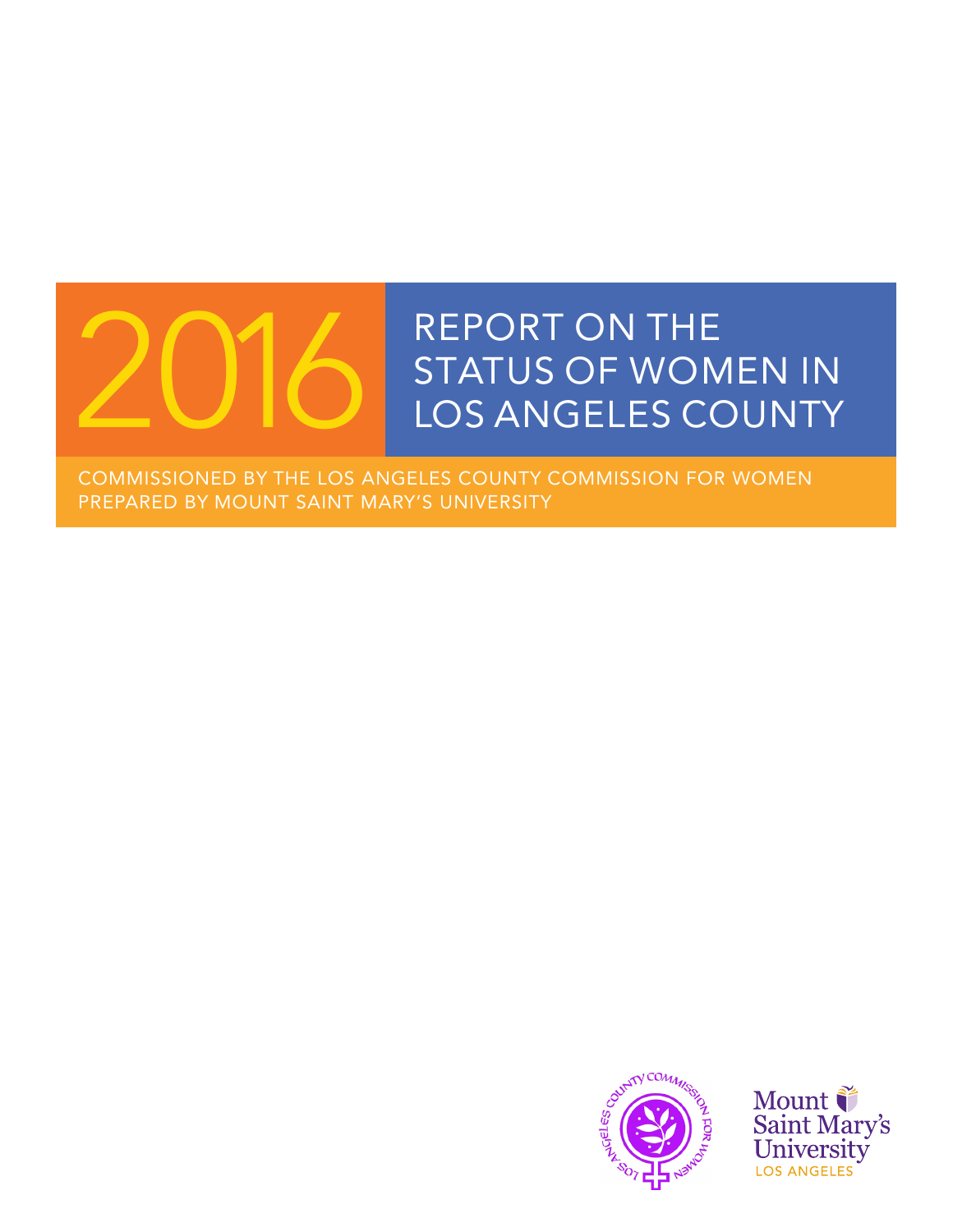#### 2016 Report on the Status of Women in Los Angeles County

TABLE OF CONTENT

#### 2 Overview

#### 3 Report Highlights

#### 6 Demographics

 Population Racial and Ethnic Distribution Age Foreign Born

#### 9 Educational Attainment **Degrees**

#### 12 Economic Wellbeing

 Employment Women-Owned Businesses Unemployment Earnings Occupations and Median Salaries Poverty Measuring Poverty Poverty by Employment Status Poverty by Race/Ethnicity Poverty by Educational Attainment Poverty and Families Poverty and Age

#### 19 Home and Family

 Households Housing Homelessness Families: Marriage and Children Marital Statistics Birth Statistics Teen Births

#### 23 Health

 Life Expectancy Access to Health Services Infant and Maternal Health Infant Mortality Breastfeeding Substance Abuse

#### 28 Violence Against Women

 Crime in Los Angeles County Domestic Violence Human Trafficking and Commercial Sexual Exploitation of Children (CSEC)

#### 33 Veterans

Veterans vs. Non-Veterans

#### 34 Acknowledgements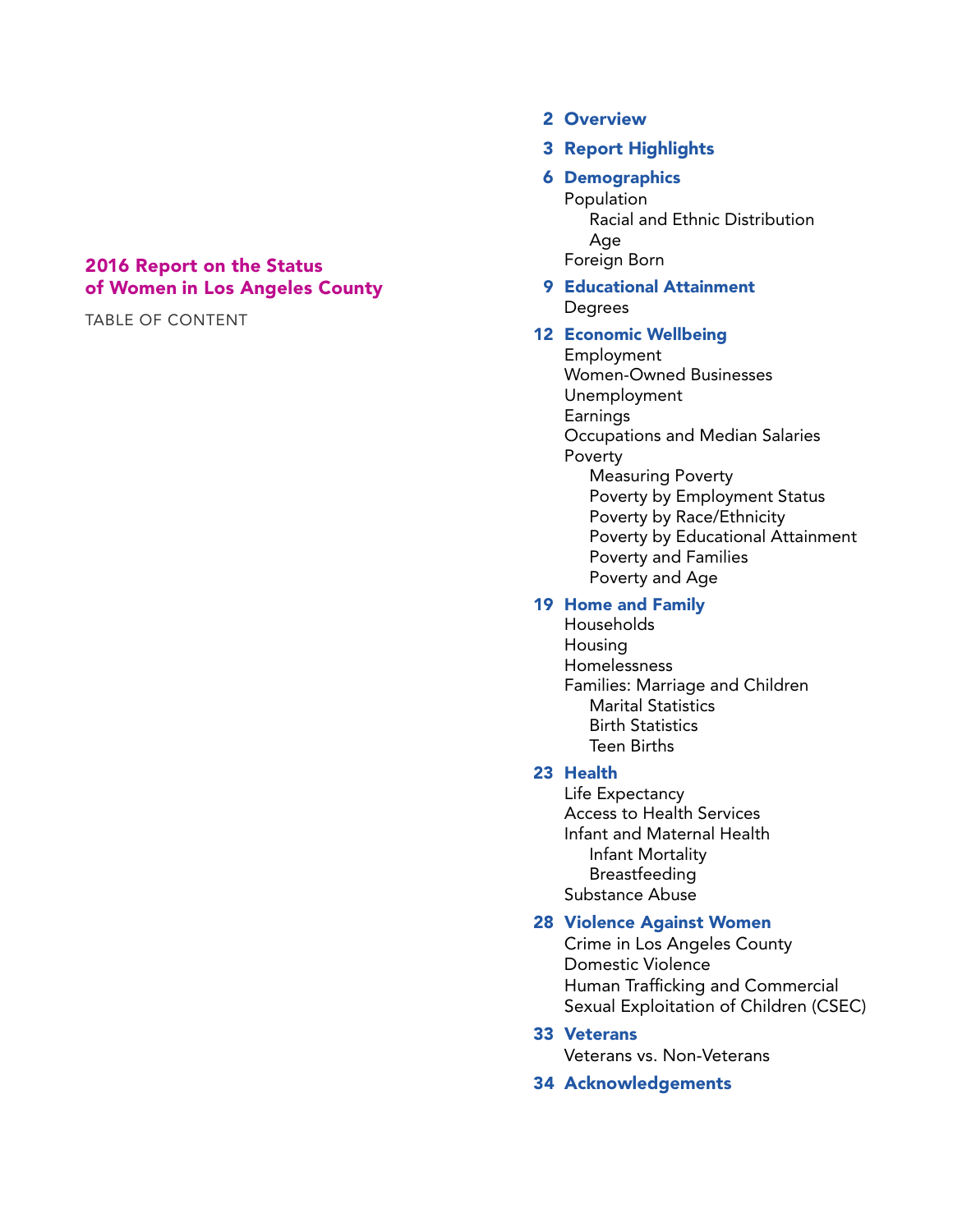# **Overview**

The 2016 Report on the Status of Women in Los Angeles County was commissioned by the Los Angeles County Commission for Women, and prepared by Mount Saint Mary's University. This report provides a demographical overview of women in Los Angeles County and offers a snapshot of how women are faring across a variety of wellbeing indicators, including: educational attainment; economic wellbeing; home and family; health; violence against women; and veterans' support.

The Los Angeles County Commission for Women seeks to represent the interest and concerns of women of all races, ethnic and social backgrounds, religious convictions, sexual orientation and social circumstances. The goal of this report is to provide data and trends that can guide county leaders in addressing the needs of L.A. County women and girls. This report was undertaken as part of the L.A. County Commission for Women's mandate.

For more information about LACCW and its work, visit laccw.lacounty.gov.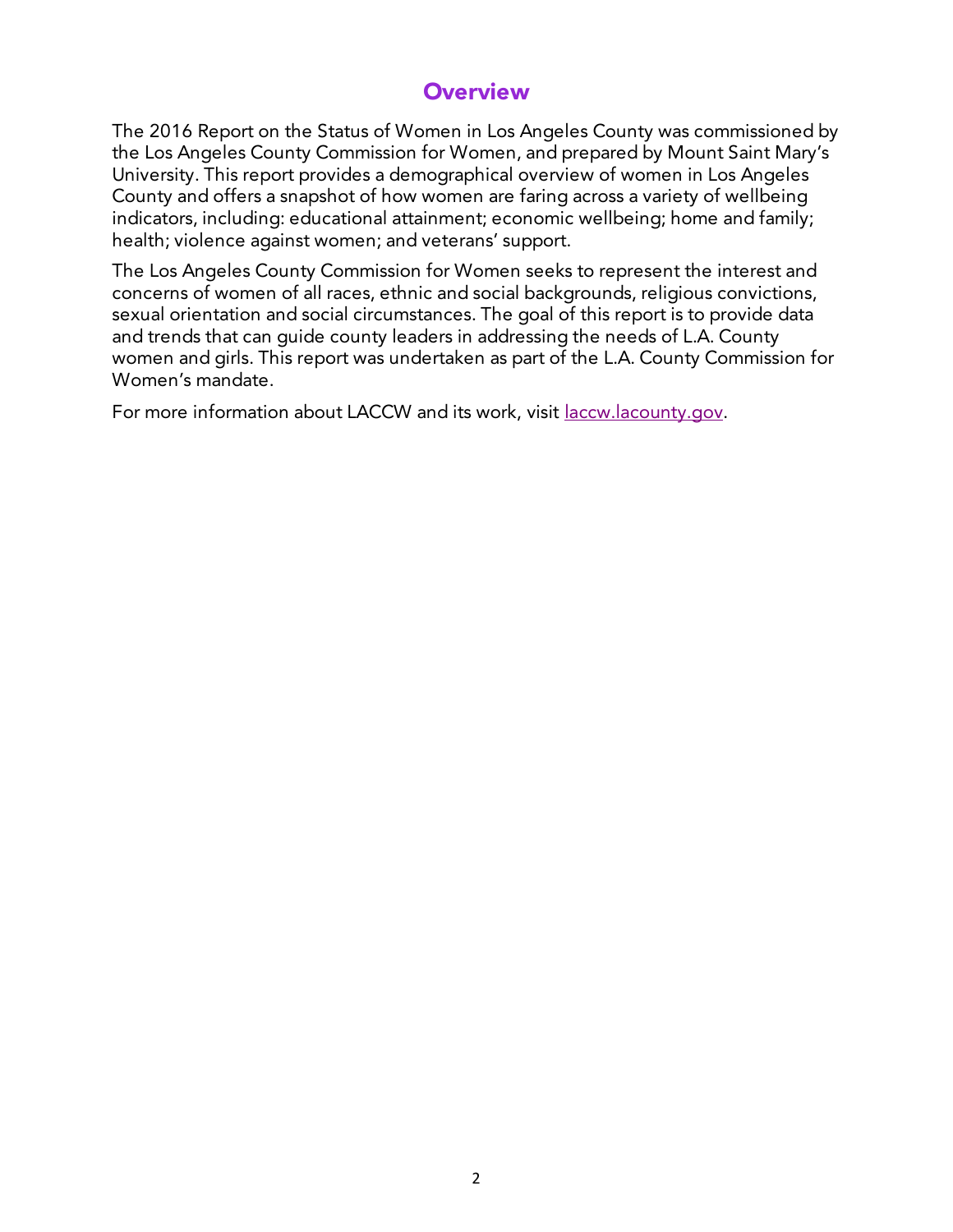# Report Highlights

## **Demographics**

- Women and girls make up 51% of the population of Los Angeles County.
- Los Angeles County is home to 5.1 million women and girls (5,134,000); it is the most populous county in California and in the United States. A quarter of all Californians (26%) reside in L.A. County. The women and girls of L.A. County make up 13% of the state's population.
- Close to half (48%) of the women and girls in L.A. County are Latina. About onequarter of the county's women and girls (26%) identify as white, non-Latina. The county has experienced an increase in women of color over the past decade, with the population increasing from 71% in 2006 to 74% in 2014. Over this same time there has been an increase in both Asian-American women (13% to 15%) and Latinas (46% to 48%).
- The women of L.A. County are younger than women across the United States. Latinas are the youngest of the county's racial and ethnic groups with a median age of 30.9 years.
- More than 1.8 million (1,829,000) of L.A. County's 5.1 million women and girls were born in another country. More than one out of three residents of the county (35%) is an immigrant, and women and girls make up just over half of these foreign-born residents of the county. Nine out of 10 of the county's immigrants were born in Latin America or Asia.

# Educational Attainment

- Los Angeles County women under the age of 35 are graduating from high school and attaining postsecondary degrees at significantly higher rates than both their men peers and than women over the age of 35.
- The high school graduation rate for L.A. County women has increased by 5 percentage points in the past decade. In 2014, 88% of 18-24 year-olds had earned at least a high school degree, making young L.A. County women the most educated of any age cohort.
- Still, ethnic disparities persist. For example, 35% of Asian-American women and 29% of white women have college degrees; however, only 15% of African-American women and 8% of Latinas have a college degree.
- L.A. County women earn more post-secondary degrees than do L.A. County men. Women hold a majority of the degrees at the associate's, bachelor's and master's levels. But men hold the majority of professional and doctorate degrees in the county.
- More than four in 10 (42%) of 25 to 34-year-old women have earned an associate's, bachelors or graduate degree.
- L.A. County women aged 45-64 have significantly less education than their younger counterparts. Fully a quarter (25%) of women aged 45-64 did not graduate high school, and another one-fifth (20%) have only a high school degree and no postsecondary degree.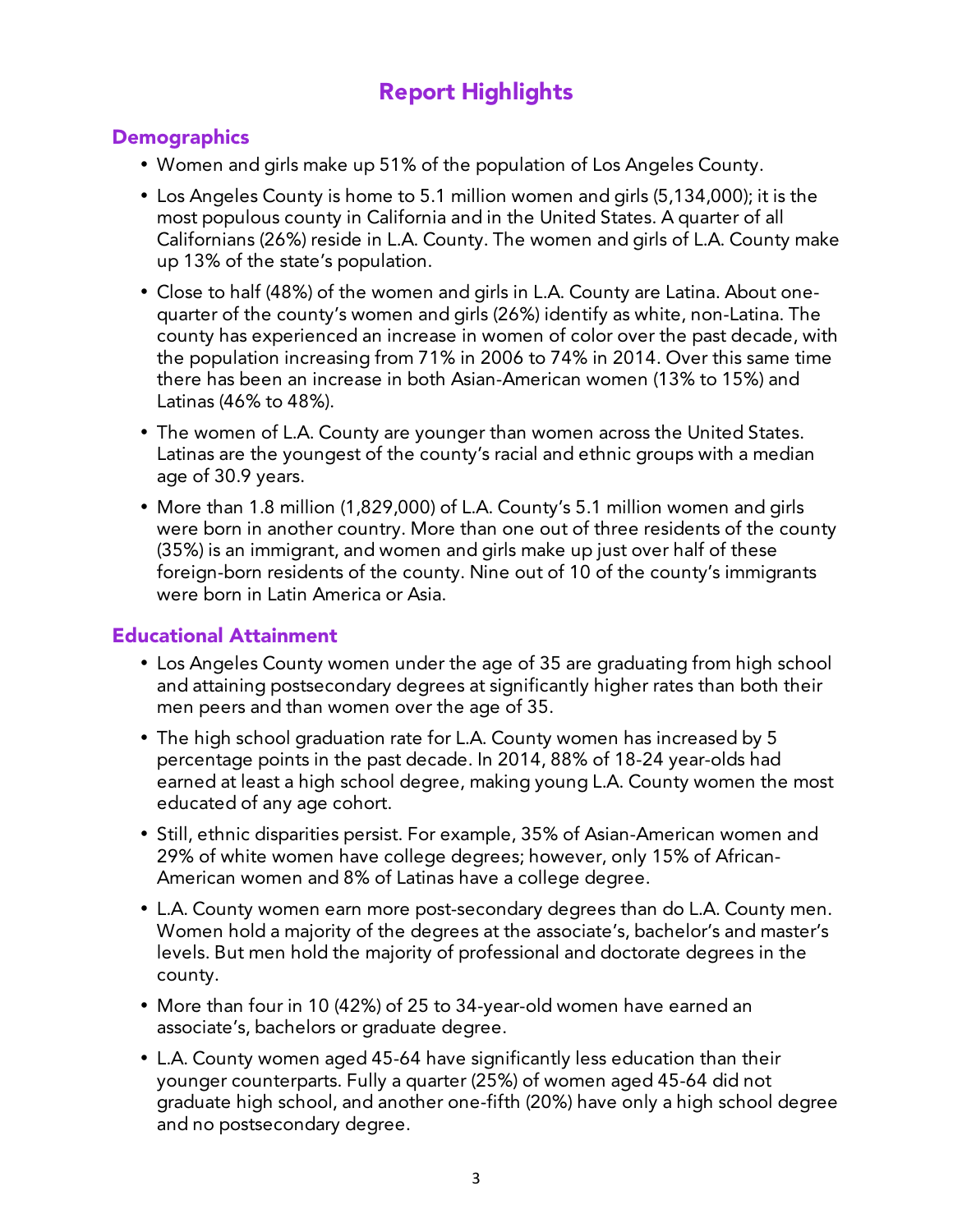#### Economic Wellbeing

- The unemployment rate for women overall in Los Angeles County in 2015 was 6.8%, according to preliminary Bureau of Labor Statistics data, indicating that women's employment has returned to near pre-recession levels. The unemployment rate for women remains slightly above the rate for men.
- There are nearly 437,000 women-owned businesses in metropolitan Los Angeles. These businesses employ 396,900 people and generate more than \$88 billion in annual sales revenue.
- Median earnings for women employed in full-time, year-round positions is \$40,219, or approximately \$9,000 lower than the national median earnings for men and \$2,000 lower than the county median earnings for men. Forty-two percent of L.A. County women in the workforce are full-time employees.
- Nearly six out of 10 L.A. County women in the workforce are not in full-time, yearround jobs. Including these women, median earnings for women overall drops to \$27,462, significantly lower than earnings of men in the county, the state and the nation.
- The gender wage gap for all women employed in Los Angeles County is 80%.
- One in five (20%) women and girls in L.A. County lives below the federal poverty level. The county's poverty rate is higher than California's and the nation's. In L.A. County, a greater percentage of women live in poverty than do men (20.0% versus 17.3%).
- In general, women and girls of color are much more likely to live in poverty. However, the higher the level of educational attainment, the less likely one is to live in poverty. Of the more than one-half million (579,888) L.A. County women living in poverty, 41% have less than a high school degree, while just 13% have a bachelor's degree or greater.
- Forty percent of all families headed by a single mother, with children under 18 years at home, live in poverty.
- Ten percent of impoverished women are 65 years or older. The poverty rate among women who are 75 years and older is 17%. Among those 75 years and older, twice as many women as men live in poverty.

# Home and Family

- Just more than 1 million Los Angeles County households (33%) are headed by women.
- Over half (54%) of the county's households are renter occupied. One-third of single-mother families own their homes, while two-thirds live in rental units.
- The cost burden of owning or renting a home in L.A. County is greater than that across the nation. More than one-half (51%) of all rental households in the county carry a rent burden of 35% or more of their household income.
- In 2013, women accounted for 26% of people living in homelessness in L.A. County; in 2015, that percentage increased to 33%.
- The number of teen births in L.A. County has declined steadily since 2008, cutting the teen birth rate from 30 to 15 births per 1,000 teens.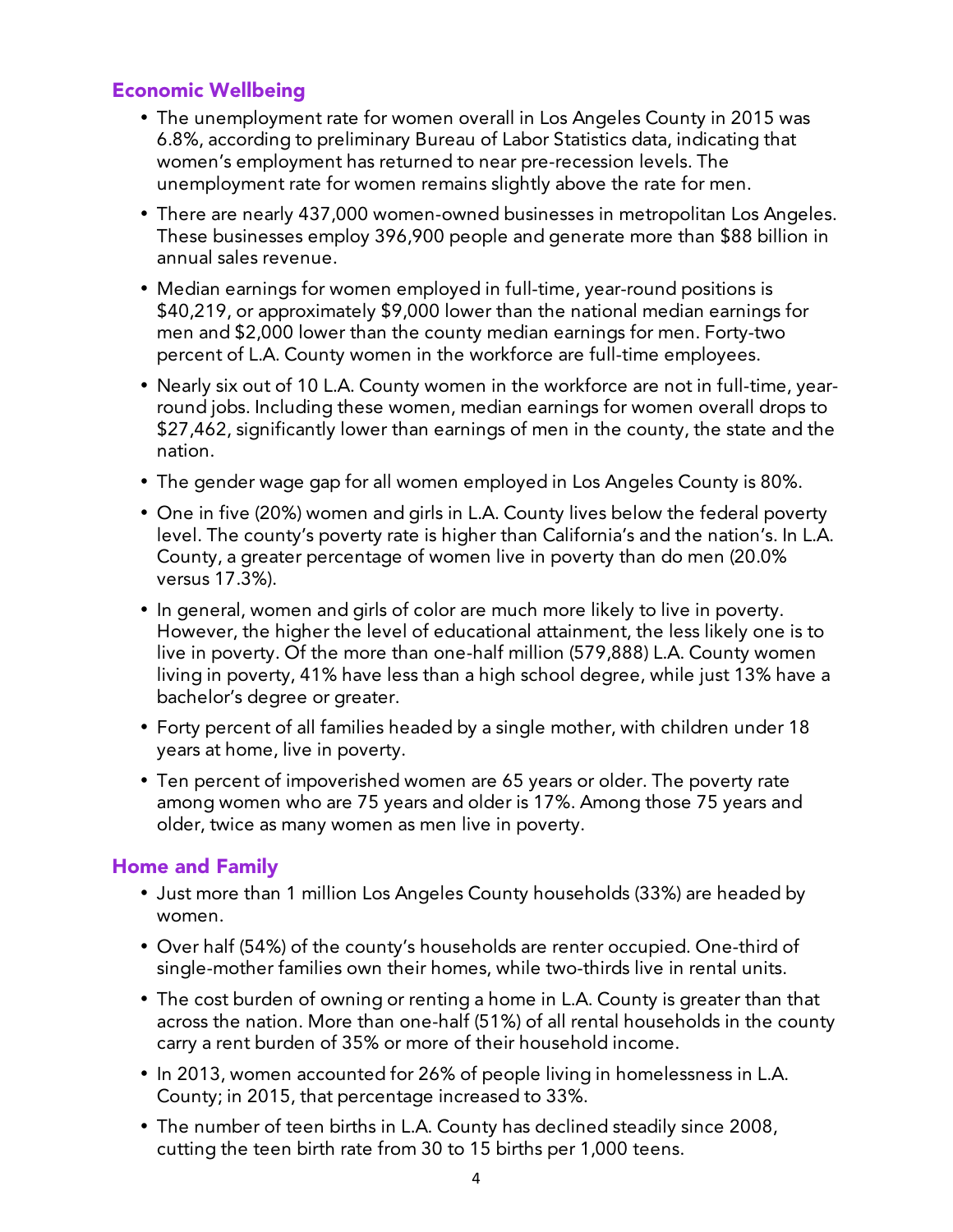# **Health**

- In Los Angeles County, the percentage of insured persons has increased from 77% in 2010 to 84% in 2014, and the percentage of insured women has increased from 80% in 2010 to 86% in 2014.
- The infant mortality rate in Los Angeles County is 4.7 deaths per 1,000 live births, a rate slightly below California's rate of 4.8 deaths per 1,000 live births. Sharp racial disparities are evident in the county and state. The infant mortality rate of babies born to African-American mothers is 9.5 deaths per 1,000 live births, compared with 4.5 for Latinas, 3.7 for Asian Americans and 3.5 for whites.
- Women account for 37% of all county admissions to substance abuse programs; women account for nearly half of all seeking treatment for the abuse of methamphetamine and prescription opioids.

# Violence Against Women and Girls

- In 2006, law enforcement agencies throughout Los Angeles County reported 45,684 calls for assistance related to domestic violence; in 2014, the total number of calls was 39,145.
- One out of five (21%) individuals in the county's 2015 Homeless Count of 41,174 was identified as being homeless due to domestic violence.
- The Federal Bureau of Investigation has identified metropolitan Los Angeles as one of 13 "High Intensity Child Prostitution" areas in the United States. (Two other California metropolitan areas, San Francisco and San Diego, are in this top 13.). The average age of onset for commercial sexual exploitation is 12 to 14 for girls. The life expectancy of a child involved in commercial sexual exploitation is seven years from the first date of his or her exploitation, with the leading causes of death being HIV/AIDS or homicide.4

#### **Veterans**

- The U.S. Census Bureau estimates that 6% of the 288,590 veterans living in Los Angeles County are women.
- The median income of L.A. County women veterans is higher than that of women non-veterans (\$30,948 and \$21,225, respectively).
- Women veterans earn 81% of what men veterans earn.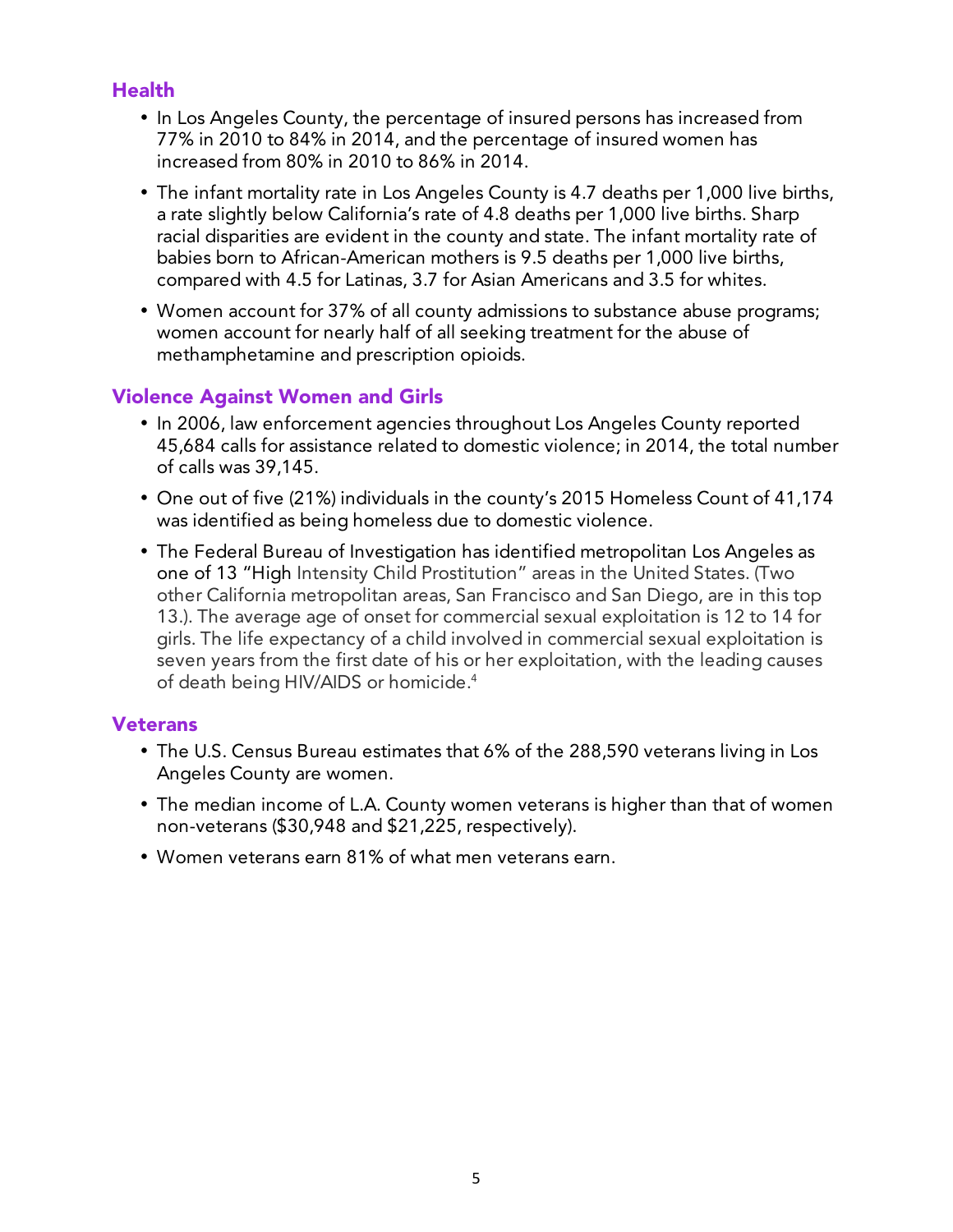# **Demographics**

**TO THE POINT:** Los Angeles County is home to 5.1 million women and girls (5,134,000); it is the most populous county in California and in the United States. Twenty-six percent of the state's population resides in Los Angeles County. By themselves, the women and girls of Los Angeles County make up 13% of the state's population. More than one out of three residents of the county (35%) is an immigrant, and women and girls make up just over half of these foreign-born residents of the county.

| 38,802,500 California population             |
|----------------------------------------------|
| 19,538,043 California women and girls        |
| 10,116,705 Los Angeles County population     |
| 5,134,000 Los Angeles County women and girls |

# Population

The population of Los Angeles County is estimated to be 10,116,705; just over half (51%) of the county's residents are women or girls. 1 The women of Los Angeles County make up 13% of the state's population.

#### Racial/Ethnic Distribution

<u> 1989 - Jan Samuel Barbara, político establecido de la provincia de la provincia de la provincia de la provinci</u>

Los Angeles County is close to half (48%) Latina, with just over one-quarter of its women (26%) identifying as white (non-Latina). One out of seven (15%) are Asian American and one out of 11 (9%) are African American. 2

|                  | L.A. County<br>$(5, 134, 000 \text{ total})$ | California<br>(19,538,000 total) |
|------------------|----------------------------------------------|----------------------------------|
| Latina           | 48%                                          | 38%                              |
| White            | 26%                                          | 38%                              |
| Asian American   | 15%                                          | 15%                              |
| African American | 9%                                           | 6%                               |
| Other            | 2%                                           | 3%                               |

Race and Ethnicity of Women, 2014

*Source: U.S. Census 2014 American Community Survey 1-Year Estimates.* 

Los Angeles County has a greater percentage of its women who identify as Latina and African American; fewer women in the county than in the state identify as white.

The county has experienced an increase in women of color over the past decade, with the population increasing from 71% in 2006 to 74% in 2014. Over this same time there has been an increase in both Asian-American women (13% to 15%) and Latinas (46% to 48%), but the proportion of African-American women has remained constant at 9%. $^{\rm 3}$ There has also been an increase in Los Angeles County and across California, among

<sup>1</sup> U.S. Census 2014 Population Estimates. Table PEPSR6H: *Annual Estimates of the Resident Population by Sex, Race and Hispanic Origin for the United States, States and Counties: April 1, 2010 to July 1, 2014*. http://factfinder.census.gov/

 $^{\rm 2}$  U.S. Census 2014 American Community Survey 1-Year Estimates. Table B01001 and Tables B01001B, D, H, I: *Sex by Age. http://factfinder.census.gov*

 $^{\rm 3}$  U.S. Census 2006 American Community Survey 1-Year Estimates. Table B01001 and Tables B01001B, D, G, H, I: *Sex by Age. http://factfinder.census.gov*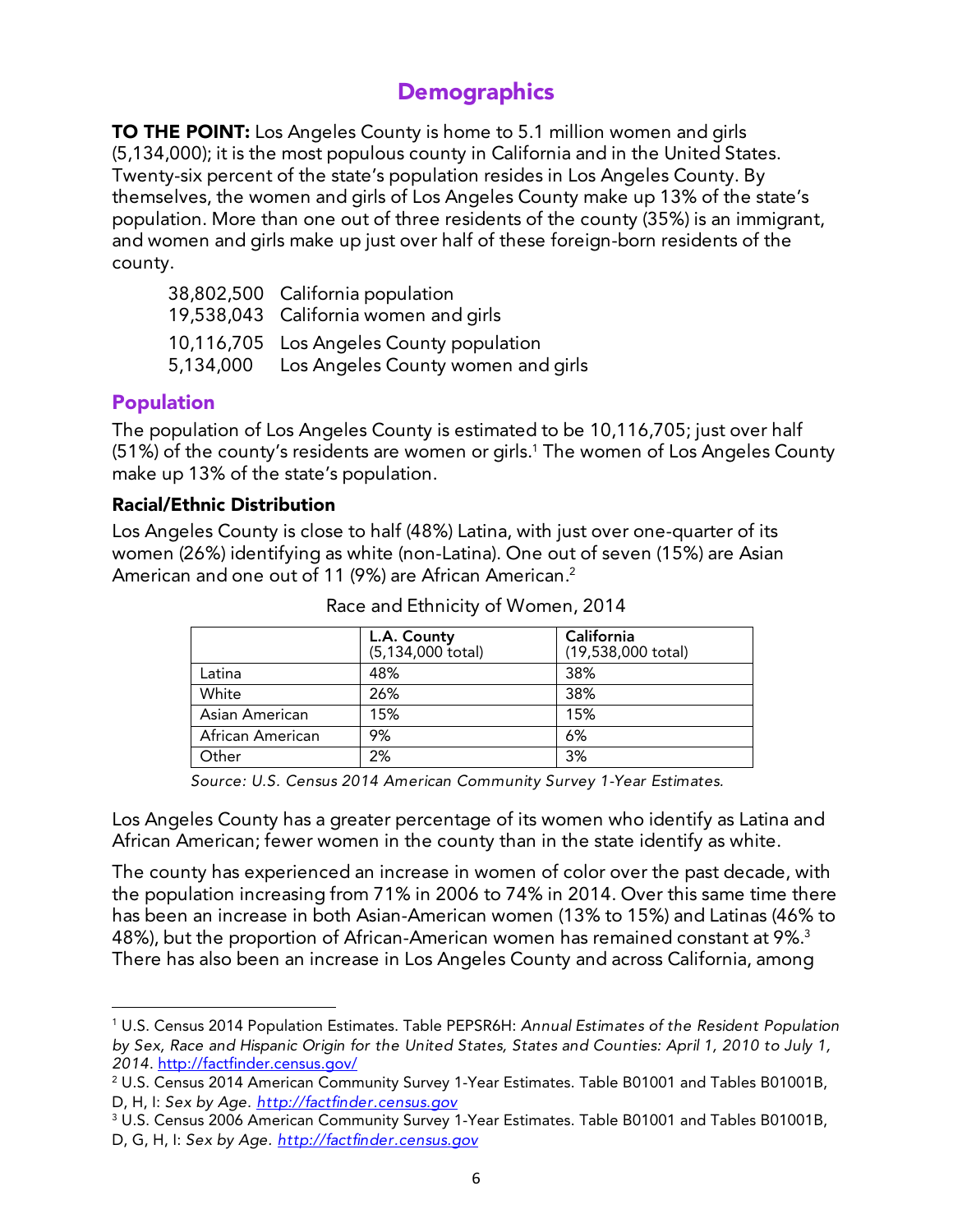persons identifying with two or more races. In 2014, 4% of the county and 5% of the state's population identified with multi-racial (non-Latino) origins.

#### Age

The median age of Los Angeles County women is 37 years; this is the same as the state average, but younger than the median age of women across the United States.

| <b>Age Group</b>    | L.A. County | California | U.S.       |
|---------------------|-------------|------------|------------|
| Under 5 years       | 6%          | 6%         | 6%         |
| 5-17 years          | 16%         | 17%        | 16%        |
| 18-24 years         | 10%         | 10%        | 10%        |
| 25-44 years         | 29%         | 27%        | 26%        |
| 45-64 years         | 28%         | 27%        | 26%        |
| $65 + \text{years}$ | 13%         | 14%        | 16%        |
| Median age          | 36.9 years  | 37.1 years | 39.0 years |

Percentage of Women and Girls by Age Group4

*Source: U.S. Census 2014 American Community Survey 1-Year Estimates.* 

In 2014, more than one out of every five girls across the county and the state are under the age of 18 years. Across both the county and the state, 13% to 14% of women are over the age of 65 years.

As a whole, Los Angeles County women are younger than women across the U.S. but the median age is increasing. L.A. County Latinas are the youngest of all racial/ethnic groups with a median age of 30.9 years. White women are the oldest with a median age of 46.1 years. 5

 

<sup>4</sup> U.S. Census 2014 American Community Survey 1-Year Estimates. Table S0101: *Age and Sex.*  http://factfinder.census.gov

<sup>5</sup> U.S. Census 2014 American Community Survey 1-Year Estimates. Table B01002 (B, D, H and I): *Median Age by Sex*. http://factfinder.census.gov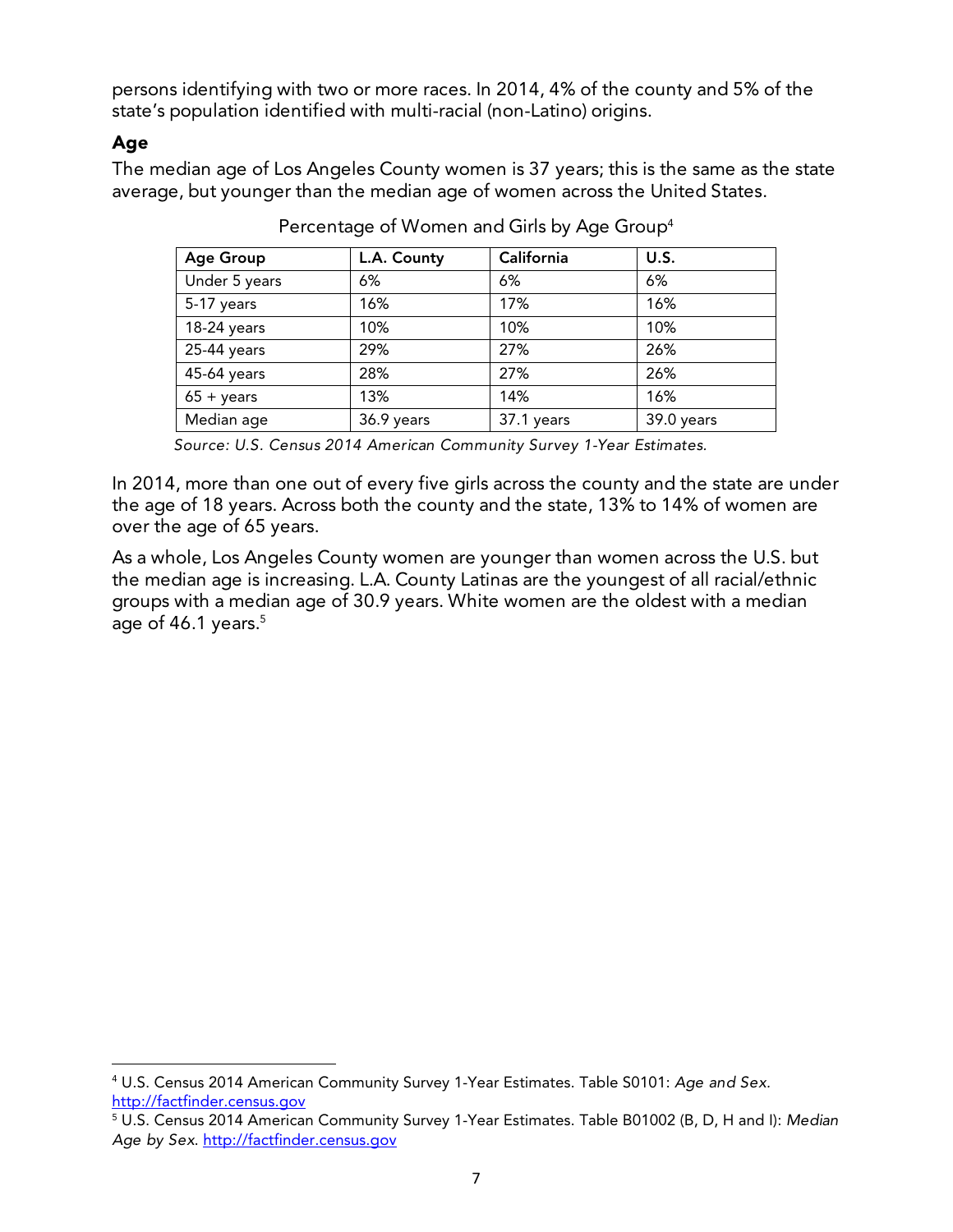## Foreign Born

Slightly more than one out of three residents of Los Angeles County (35%) were born in another country. Just over half of these foreign-born residents—1,829,000—are women and girls. 6 Nine out of 10 of the county's foreign-born residents were born in Latin America or Asia.

|                           | Women and girls<br>$(1,829,000 \text{ total})$ | Men and boys<br>$(1,689,000 \text{ total})$ |
|---------------------------|------------------------------------------------|---------------------------------------------|
| Latin America<br>• Mexico | 56%<br>•38%                                    | 59%<br>•41%                                 |
| Asia                      | 36%                                            | 33%                                         |
| Europe                    | 5%                                             | 5%                                          |
| Other areas               | 3%                                             | 3%                                          |

|  | Place of Birth of L.A. County's Foreign-Born Population7 |  |
|--|----------------------------------------------------------|--|
|  |                                                          |  |
|  |                                                          |  |

*Source: U.S. Census 2014 American Community Survey 1-Year Estimates.* 

As a group, the county's foreign-born population has the following characteristics: $^{\rm 8}$ 

- 38% have less than a high school degree
- 60% speak English less than "very well"
- 20% have an income below the federal poverty level
- 27% have no health insurance coverage<sup>9</sup>

 

8 U.S. Census 2014 American Community Survey 1-Year Estimates. Table S0501: *Selected Characteristics of the Native and Foreign-Born Populations.* http://factfinder.census.gov

 $^{\circ}$  U.S. Census, 2014 American Community Survey 1-Year Estimates. Percentages derived from Table S0501: *Selected Characteristics of the Native and Foreign-Born Populations.*  http://factfinder.census.gov

<sup>7</sup> U.S. Census 2014 American Community Survey 1-Year Estimates. Table B05008: *Sex by Place of Birth by Year of Entry for the Foreign-Born Population.* http://factfinder.census.gov

<sup>9</sup> U.S. Census 2014 American Community Survey 1-Year Estimates. Table S0501: *Selected* 

*Characteristics of the Native and Foreign-Born Populations.* http://factfinder.census.gov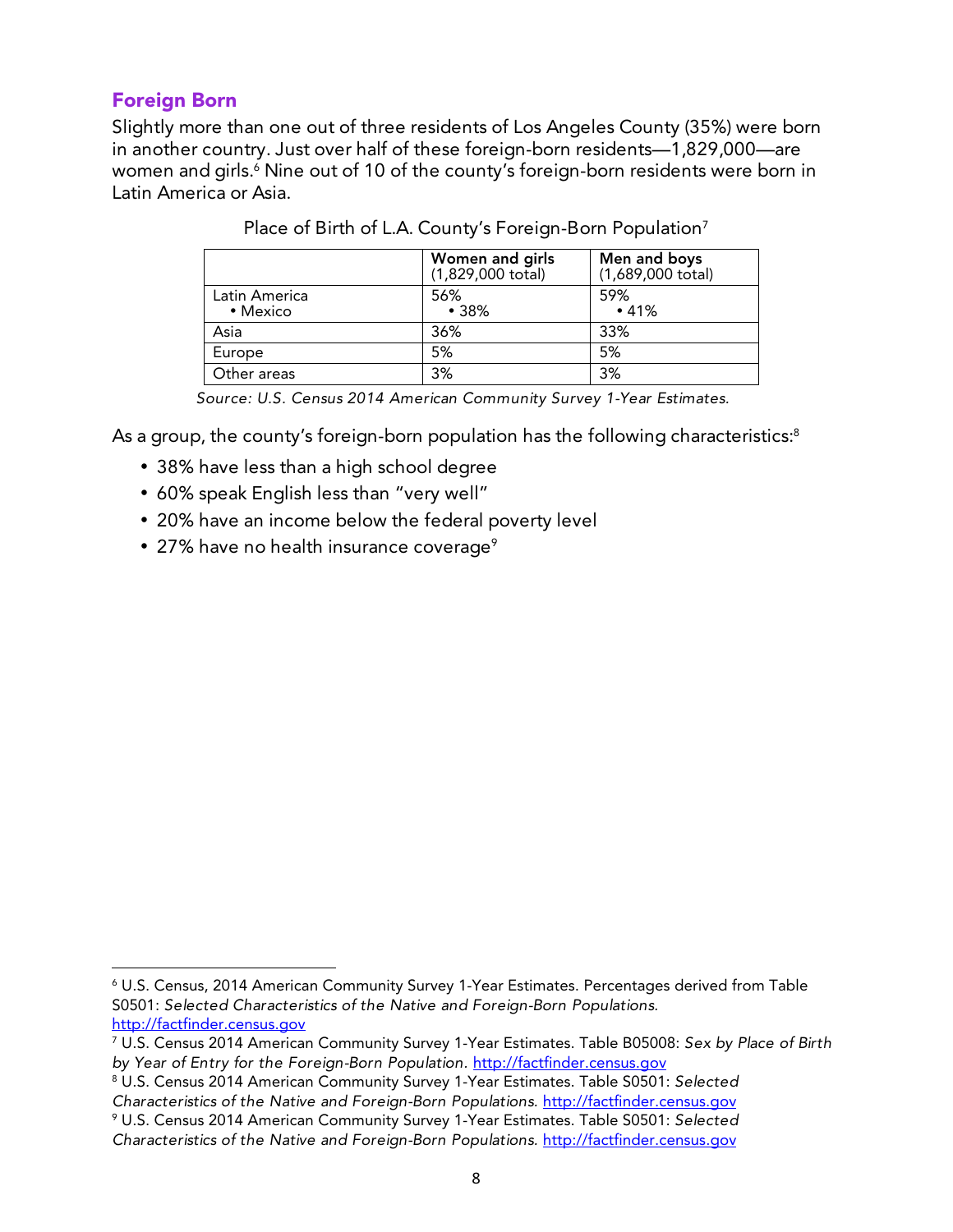# Educational Attainment

**TO THE POINT:** The data on education show a clear positive trend for Los Angeles County women. Women under the age of 35 are graduating from high school and attaining postsecondary degrees at significantly higher rates than both their male peers and than women over the age of 35. Women overall hold the majority of associate's, bachelor's, and master's degrees. Men, however, earn the majority (57%) of doctorate and professional degrees.

#### **Degrees**

Los Angeles County women are increasingly better educated. <sup>10</sup> In 2014, 87% of 18-35 year-old women held a high school or postsecondary degree. Only 13% of this age group did not hold a high school degree. And the percentage of women in the 18-24 year age group who have less than a high school education is the lowest of any age group.

More than four in 10 (42%) of 25-34 year-old women have earned an associate's, bachelors or graduate degree.

Los Angeles County women aged 45-64 have significantly less education than their younger counterparts. Fully a quarter (25%) of women aged 45-64 did not graduate high school, and another one-fifth (20%) have only a high school degree and no postsecondary degree.

| Age Group                        | $18-24$ years | 25-34 years | 35-44 years | 45-64 years | All 18-64 years |
|----------------------------------|---------------|-------------|-------------|-------------|-----------------|
| Highest degree level             |               |             |             |             |                 |
| No high school degree            | 12%           | 13%         | 20%         | 25%         | 17%             |
| High school degree               | 24%           | 18%         | 20%         | 20%         | 21%             |
| Associate's degree               | 5%            | 8%          | 7%          | 8%          | 7%              |
| Bachelor's degree                | 10%           | 27%         | 21%         | 18%         | 19%             |
| Graduate/<br>professional degree | 1%            | 11%         | 12%         | 9%          | 9%              |

Percentage of Women in Each Age Group Having Attained the Degree<sup>11</sup>

*Note: Women who are 65 years and older are not counted in this table. Source: U.S. Census 2014 American Community Survey 1-Year Estimates.* 

 

<sup>10</sup> U.S. Census American Community Survey 1-Year Estimates for the years mentioned. Table S1501: *Educational Attainment.* http://factfinder.census.gov

<sup>11</sup> U.S. Census 2014 American Community Survey 1-Year Estimates. Table B15001: *Sex by Age by Educational Attainment for the Population 18 Years and Over*. http://factfinder.census.gov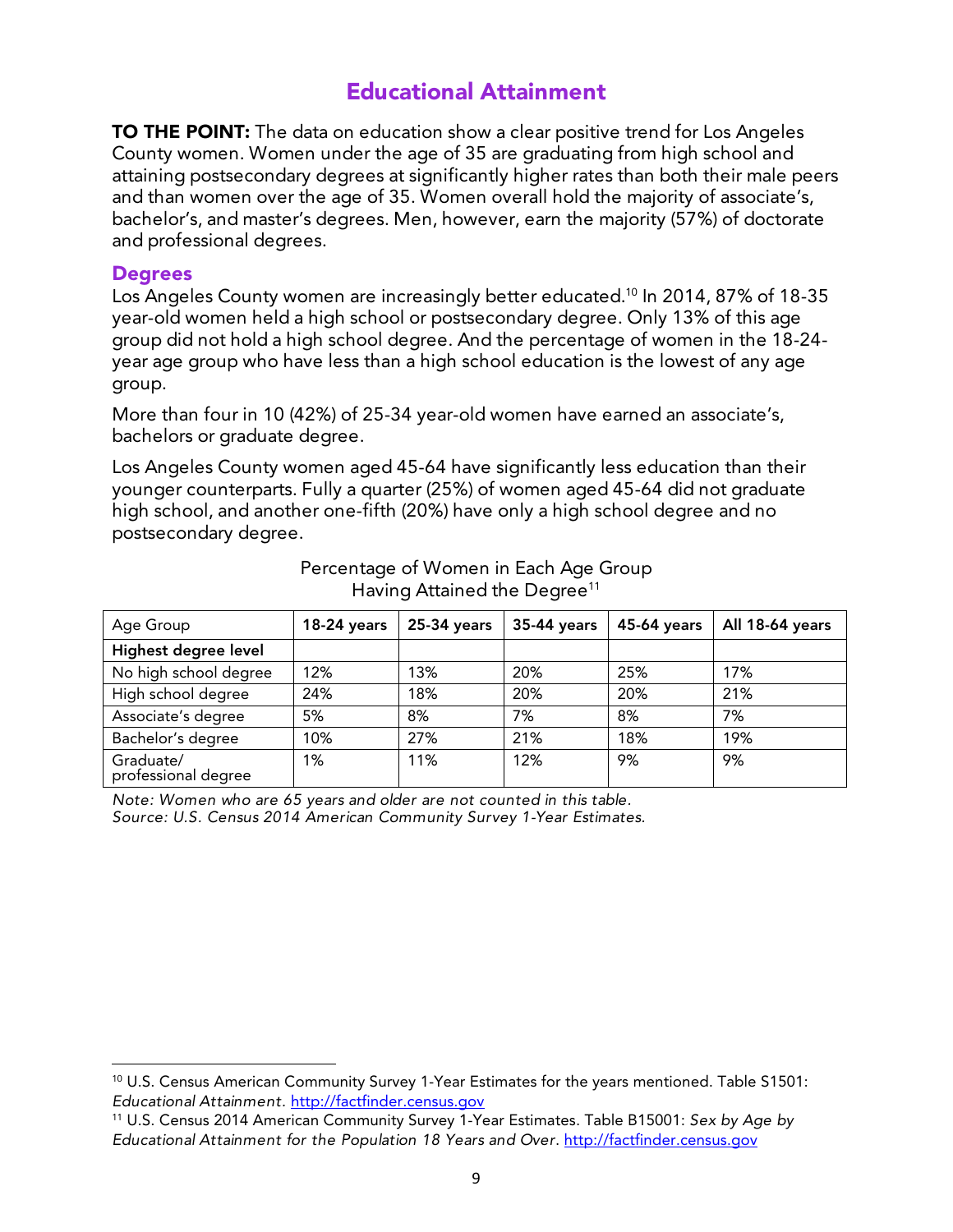It is also instructive to look at educational attainment by ethnicity.

| Population<br>25 Years and Older                                | Less than<br>High<br>School | High<br>School<br>Diploma | Some<br>College<br>(no degree) | Associate's<br><b>Degree</b> | Bachelor's<br><b>Degree</b> | Post-<br>Graduate<br><b>Degree</b> |
|-----------------------------------------------------------------|-----------------------------|---------------------------|--------------------------------|------------------------------|-----------------------------|------------------------------------|
| <b>African American</b><br>Women (N=309,697)<br>Men (N=255,615) | 9%<br>12%                   | 24%<br>27%                | 33%<br>31%                     | 10%<br>8%                    | 14%<br>14%                  | 9%<br>7%                           |
| Asian<br>Women (N=596,339)<br>Men (N=491,027)                   | 14%<br>10%                  | 16%<br>14%                | 13%<br>16%                     | 8%<br>7%                     | 35%<br>36%                  | 13%<br>16%                         |
| <b>Hispanic</b><br>Latina (N=1,456,802)<br>Latino (N=1,404,347) | 42%<br>42%                  | 24%<br>26%                | 17%<br>17%                     | 6%<br>5%                     | 8%<br>8%                    | 3%<br>3%                           |
| White<br>Women (N=1,049,254)<br>Men (N=1,052,033)               | 6%<br>6%                    | 17%<br>16%                | 22%<br>21%                     | 8%<br>7%                     | 29%<br>30%                  | 18%<br>20%                         |
| <b>TOTAL</b><br>Women (N=3,482,351)<br>Men (N=3,268,873)        | 23%<br>22%                  | 20%<br>21%                | 20%<br>19%                     | 7%<br>6%                     | 20%<br>20%                  | 10%<br>11%                         |

Educational Attainment of L.A. County Women and Men by Percent of Race/Ethnicity

*Source: U.S. Census 2014 ACS 1-Year Estimate (Table B15002: Sex by Educational Attainment for the Population 25 Years and Over.* 

The majority of Latinos 25 years and over (66-68%) have a high school degree or less; 11% have a minimum of a bachelor's degree.

Overall, though, more women today are enrolling in colleges and universities following high school.

|      | Total<br>number of<br>women | $%$ of all<br>women<br>enrolled | Number enrolled<br>in public<br>college/graduate<br>school | Number enrolled<br>in private<br>college/graduate<br>school | <b>Total enrolled</b><br>in college/<br>university |
|------|-----------------------------|---------------------------------|------------------------------------------------------------|-------------------------------------------------------------|----------------------------------------------------|
| 2006 | 3,934,118                   | 10.8%                           | 320,413                                                    | 105,489                                                     | 425,902                                            |
| 2008 | 3,953,740                   | 10.9%                           | 325,728                                                    | 106,180                                                     | 431,908                                            |
| 2010 | 4,025,861                   | 11.8%                           | 366,643                                                    | 108,472                                                     | 475,115                                            |
| 2012 | 4,103,495                   | 11.4%                           | 344,323                                                    | 125,520                                                     | 469,844                                            |
| 2014 | 4,202,886                   | 11.3%                           | 357,800                                                    | 115,352                                                     | 473,152                                            |

Los Angeles County Women Enrolled in Institutions of Higher Education<sup>12</sup>

*Source: U.S. Census American Community Survey 1-Year Estimates.* 

 

<sup>12</sup> U.S. Census American Community Survey 1-Year Estimates for years indicated. Percentages derived from Table B14004*: Sex by College or Graduate School Enrollment by Type of School by Age for the Population 15 Years and Over*. http://factfinder.census.gov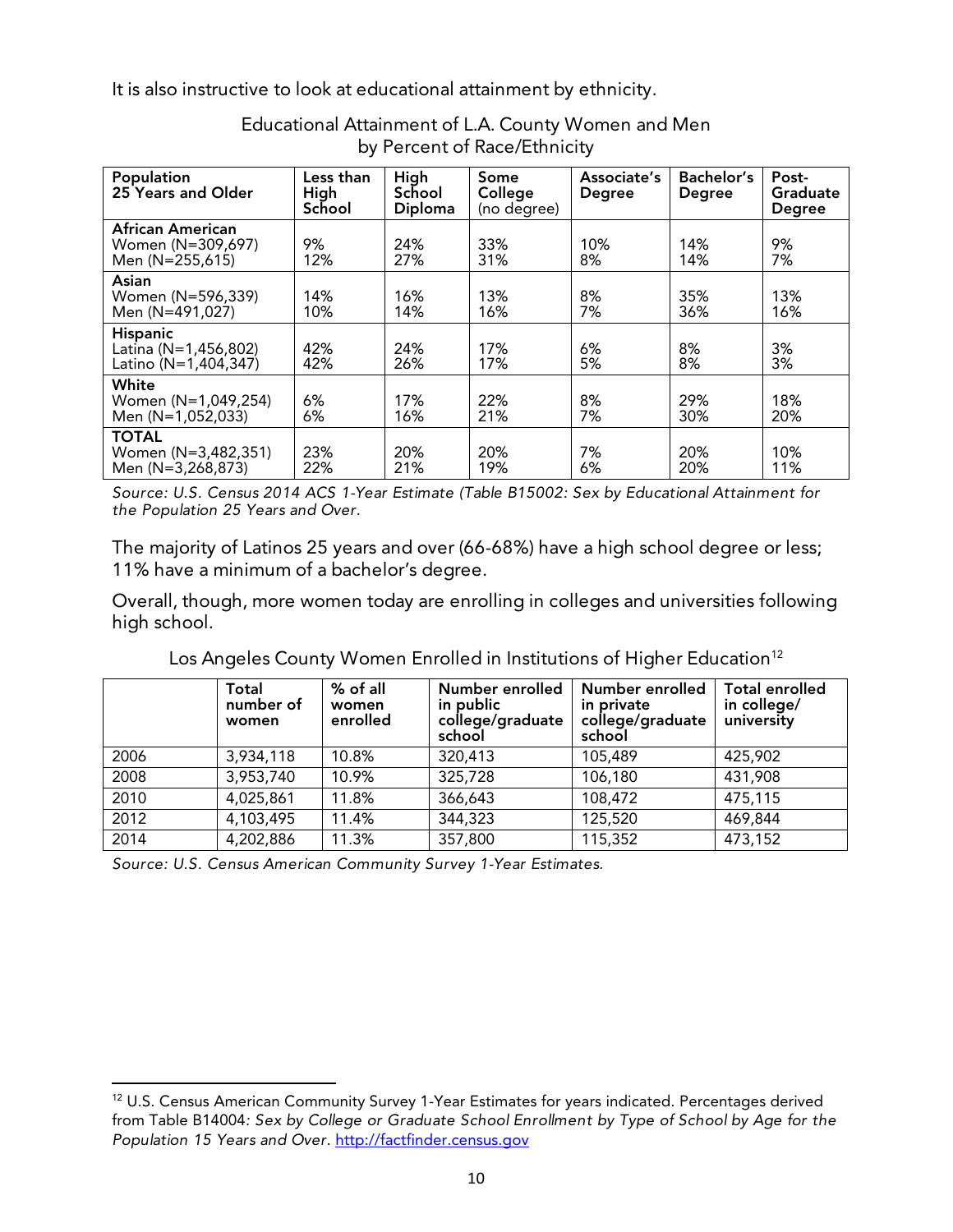Three-quarters of women in higher education are enrolled in California's public higher education system (a California community college, California State University, or University of California).

|                            | Percentage of<br>degrees held<br>by L.A. County<br>women | Percentage of<br>degrees held<br>by L.A. County<br>men | Percentage of<br>degrees held<br>by CA women | Percentage of<br>degrees held<br>by CA men |
|----------------------------|----------------------------------------------------------|--------------------------------------------------------|----------------------------------------------|--------------------------------------------|
| Associate's degree         | 55%                                                      | 45%                                                    | 56%                                          | 44%                                        |
| Bachelor's degree          | 52%                                                      | 48%                                                    | 52%                                          | 48%                                        |
| Master's degree            | 53%                                                      | 47%                                                    | 52%                                          | 48%                                        |
| Professional school degree | 43%                                                      | 57%                                                    | 44%                                          | 56%                                        |
| Doctorate degree           | 43%                                                      | 57%                                                    | 39%                                          | 61%                                        |

#### More Women than Men Hold Postsecondary Degrees in L.A. County and Throughout California<sup>13</sup>

*Source: U.S. Census 2014 American Community Survey 1-Year Estimates.*

In Los Angeles County, 53% of all undergraduate (associate's or bachelor's) college degrees are held by women. At the post-graduate level, 53% of master's degrees, 43% of professional degrees and 43% of doctorates are held by women. While women hold a majority of the degrees at the associate's, bachelor's and master's levels, they hold fewer than half of the professional and doctorate degrees.

Women have held the majority of undergraduate and master's degrees since 2006. The percentage of graduate degrees held by women has increased markedly over this time period: in 2006, 41% of professional degrees and 34% of doctorates were held by women, compared with 43% of professional and of doctoral degrees held by women in 2014. 14

13 U.S. Census 2014 American Community Survey 1-Year Estimates. Derived from Table B15002: *Sex by Educational Attainment for the Population 25 Years and Over*. Http://factfinder.census.gov

 

<sup>14</sup> U.S. Census American Community Surveys for the years indicated. Derived from Table B15002: Sex by Educational Attainment for the Population 25 Years and Over (selected for Los Angeles County). http://factfinder.census.gov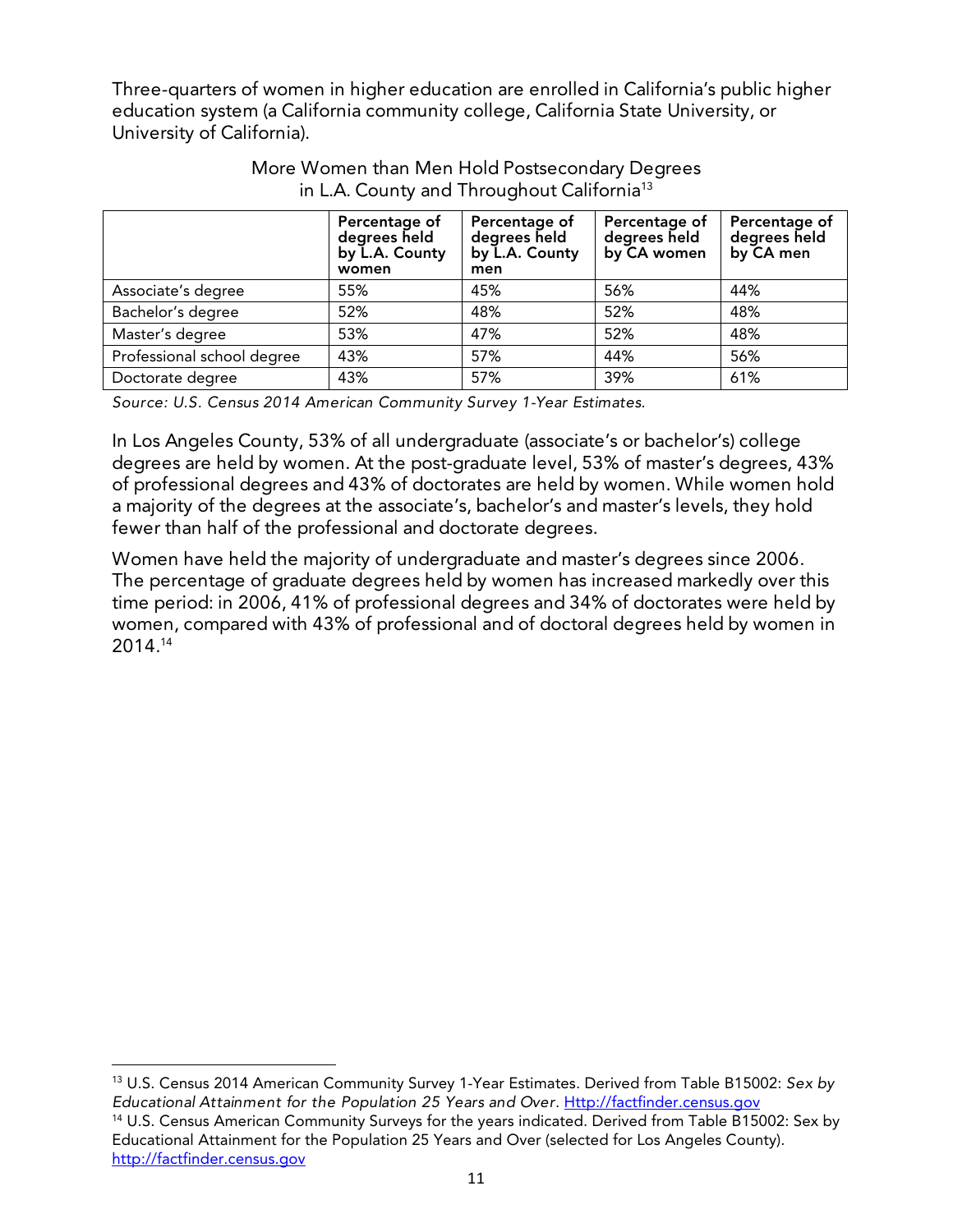# Economic Wellbeing

**TO THE POINT:** The unemployment rate for women overall in Los Angeles County in 2015 was 6.8%, according to preliminary Bureau of Labor Statistics data, indicating that women's employment has returned to near pre-recession levels. Full-time, year-round working women in L.A. County also earn 95% of what their men counterparts earn; a gender wage gap that is better than statewide and national gender wage gaps. In general, those women most vulnerable to economic insecurity are women of color; single mothers with children under the age of 19; and women who have less than a high school degree.

## Employment

Sixty-four percent (64%) of L.A. County's 3,165,998 women between the ages of 20-64 years are employed. This is consistent with California's numbers, but lower than the 67% of women who are employed across the nation. Almost six in 10 (58%) of county women in the workforce have children under the age of 6 years. 15

Of the over 1.3 million county women who are employed full-time, 69% are employees of private companies and 3% are self-employed in their own incorporated businesses. Another 9% are employed in not-for-profit companies and 14% work for the local, state or federal government. Nearly 6% work in unincorporated businesses or as an unpaid family worker. 16

## Women-Owned Businesses

 

As of 2015, California is home to over 1 million women-owned businesses, more than any other state in the nation.<sup>17</sup> The metropolitan Los Angeles area (which includes Los Angeles, Long Beach and Santa Ana) has an estimated 437,000 women-owned businesses, second only behind the New York, NY/NJ metropolitan area. 18

Women-owned businesses in the Los Angeles area employ 396,000 people and have an annual sales revenue estimated at \$88.3 billion.

The most recent survey of business owners estimates a total of 3,548,449 firms in Los Angeles County. 19

Owned Businesses Report-Summary Tables.pdf

<sup>15</sup> U.S. Census 2014 American Community Survey 1-Year Estimates. Table S2301: *Employment Status*. http://factfinder.census.gov

<sup>16</sup> U.S. Census 2014 American Community Survey 1-Year Estimates. Table S2409: *Class of Worker by Sex and Median Earnings in the Past 12 Months (in 2014 inflation-adjusted dollars) for the full-time, year-round civilian employed population 16 years and over.* http://factfinder.census.gov

<sup>&</sup>lt;sup>17</sup> American Express OPEN. (May 2015) The 2015 State of Women-Owned Businesses Report: A Summary of Important Trends, 1997-2015. http://www.womenable.com/53/research-briefs-and-reports  $18$  American Express OPEN. (May 2015) The 2015 State of Women-Owned Businesses Report Summary Tables. Table 6: *Trend in Growth of Women-owned Business Firms in Top 25 Metropolitan Areas, 2002-2015.* http://www.womenable.com//content/userfiles/2015\_State\_of\_Women-

<sup>19</sup> U.S. Census 2012 Survey of Business Owners (December 15, 2015) Table SB1200CSA02: *Statistics for all U.S. Firms by Industry, Veteran Status and Gender for the U.S., States, Metro Areas, Counties and Places: 2012.* http://factfinder.census.gov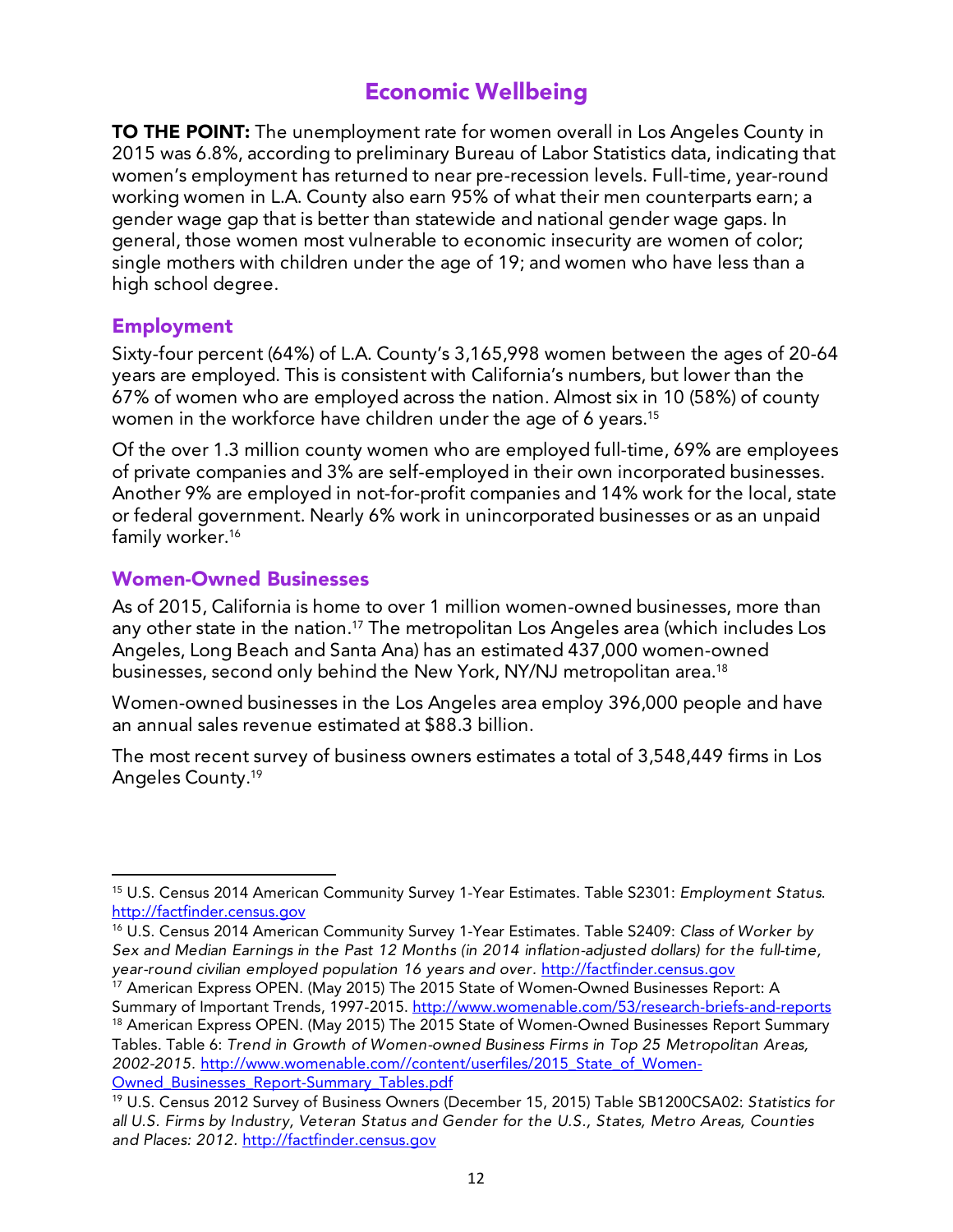| <b>Total</b>                                              | 3,548,449                    | 100%               |
|-----------------------------------------------------------|------------------------------|--------------------|
| <b>Privately-owned firms</b>                              | 3,488,448                    | 98%                |
| Women-owned firms<br>• Minority-owned firms <sup>20</sup> | 1,320,085<br>•719,598        | 38%<br>$\cdot$ 20% |
| Men-Owned<br>• Minority-owned firms                       | 1,852,580<br>$\cdot$ 803,522 | 53%<br>•43%        |
| • Firms equally owned by women and men                    | $\cdot$ 315,782              | •9%                |
| <b>Publicly-held firms</b>                                | 60,001                       | 2%                 |

#### Women-Owned Businesses in L.A. County

*Note: 'Minority-owned firms' data are taken from Table SB1200CSA01. Source: U.S. Census 2012 Survey of Business Owners.* 

Based on 2015 estimates, the number of women-owned businesses in the Los Angeles metropolitan area has grown by 7% since 2007; employment in this sector has grown by 2% and sales revenues have grown by 11%. 21

# Unemployment

 

The unemployment rate is declining across the county, the state and the nation. Preliminary figures for 2015 suggest that the unemployment rate for women in Los Angeles County and statewide are nearly at pre-recession levels of 2006. 22

|             | 2006 | 2008 | 2010      | 2012  | 2014 | 2015 (preliminary) |
|-------------|------|------|-----------|-------|------|--------------------|
| L.A. County | 6.3% | 6.2% | .4%<br>44 | 11.0% | 8.5% | 6.8%               |
| California  | 6.3% | 6.7% | 11.5%     | 10.6% | 8.0% | 6.3%               |

Unemployment Rates for Women, 2006-2015

*Source: U.S. Census American Community Survey 1-Year Estimates; preliminary estimates for 2015 are from the Bureau of Labor Statistics, Current Population Survey.*

There are racial and ethnic disparities in employment, with African-American women and Latinas experiencing higher rates of unemployment. Preliminary 2015 figures estimate the unemployment rates of the county's African-American women at 10.2% and Latinas at 8.4%. 23

<sup>20</sup> U.S. Census 2012 Survey of Business Owners (December 15, 2015) Table SB1200CSA01: *Statistics for all U.S. Firms by Industry, Gender, Ethnicity and Race for the U.S., States, Metro Areas, Counties and Places: 2012.* http://factfinder.census.gov

<sup>&</sup>lt;sup>21</sup> American Express OPEN. (May 2015) The 2015 State of Women-Owned Businesses Report Summary Tables. Table 6: *Trend in Growth of Women-owned Business Firms in Top 25 Metropolitan Areas, 2002-2015.* http://www.womenable.com//content/userfiles/2015\_State\_of\_Women-Owned Businesses Report-Summary Tables.pdf

<sup>22</sup> Bureau of Labor Statistics, Current Population Survey. *Employment status of the civilian non*institutional population by sex, race, Hispanic or Latino ethnicity and detailed age, 2015 annual *averages (preliminary).* www.bls.gov/lau/ptable14full2015.pdf

<sup>23</sup> Bureau of Labor Statistics, Current Population Survey. *Employment status of the civilian non*institutional population by sex, race, Hispanic or Latino ethnicity, and detailed age, 2015 annual *averages (preliminary).* www.bls.gov/lau/ptable14full2015.pdf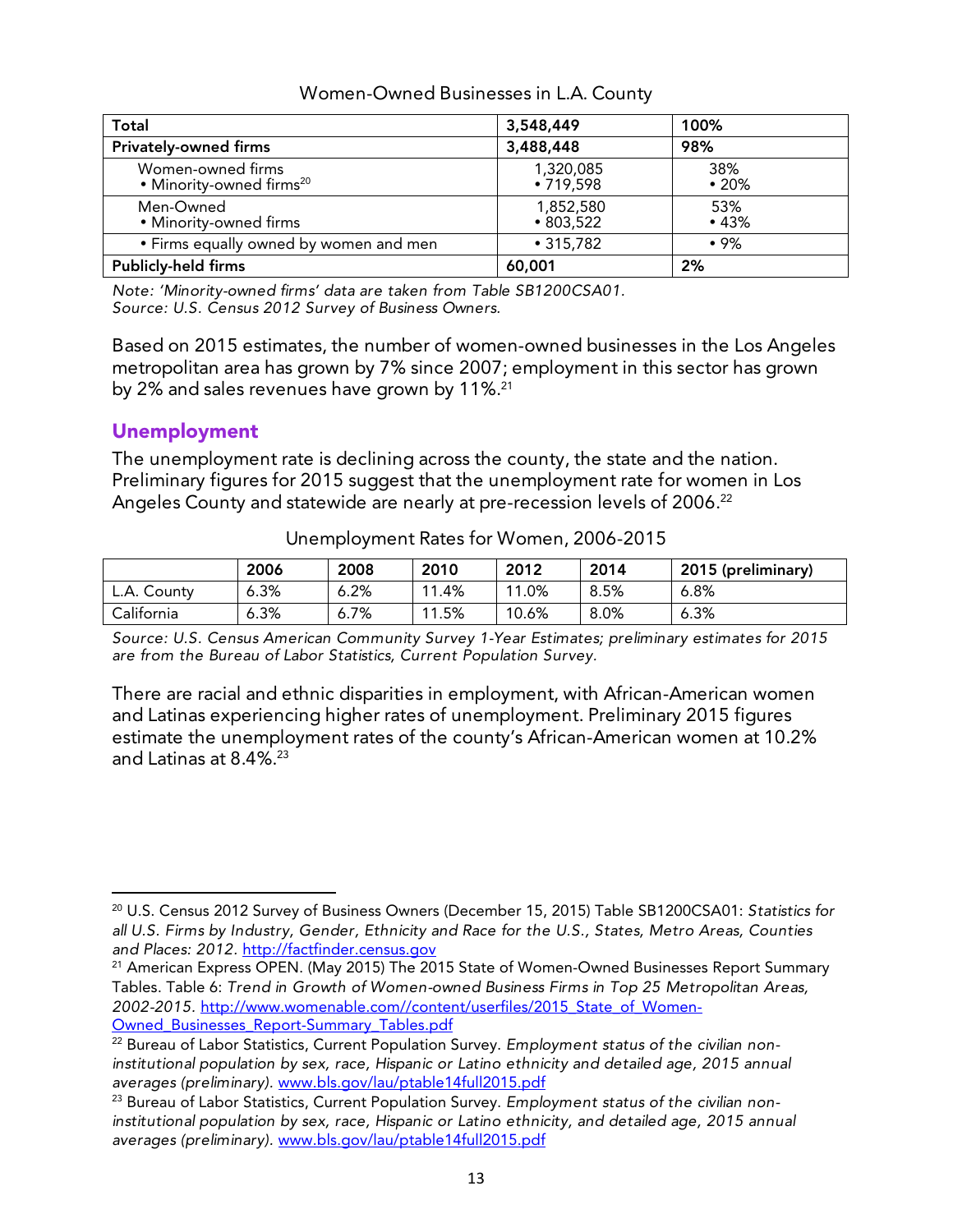# **Earnings**

Median earnings for women employed in full-time, year-round positions is \$40,219, or approximately \$9,000 lower than the national median earnings for men and \$2,000 lower than the county median earnings for men. Forty-two percent of L.A. County women in the workforce are full-time employees. 24

Nearly six out of 10 L.A. County women in the workforce are not in full-time, yearround jobs. Including these women, median earnings for women overall drops to \$27,462, significantly lower than earnings of men in the county, the state and the nation.

The gender wage gap for all women employed in Los Angeles County is 80%.

|                                                                                | L.A. County |          | California |          | <b>United States</b> |          |
|--------------------------------------------------------------------------------|-------------|----------|------------|----------|----------------------|----------|
|                                                                                | Women       | Men      | Women      | Men      | Women                | Men      |
| Full-time, year-round<br>earnings <sup>25</sup>                                | \$40,219    | \$42,163 | \$42,704   | \$50,748 | \$39,054             | \$49,149 |
| Gender wage gap for full-<br>time, year-round workers                          | 95%         |          | 84%        |          | 79%                  |          |
| Employed population <sup>26</sup>                                              | \$27,462    | \$34,161 | \$30,033   | \$39,806 | \$28,170             | \$40,110 |
| Gender wage gap for all<br>employed (including seasonal<br>and part-time work) |             | 80%      | 75%        |          |                      | 70%      |

Median Earnings for Civilian Workers (2014)

*Note: The Gender wage gap is presented as a percentage of women's earnings against men's earnings.*

*Source: U.S. Census 2014 American Community Survey 1-Year Estimates.* 

<u> 1989 - Jan Samuel Barbara, político establecido de la provincia de la provincia de la provincia de la provinci</u>

<sup>24</sup> U.S. Census 2014 American Community Survey 1-Year Estimates. Table S2402: *Occupation by Sex and Median Earnings in the Past 12 Months (in 2014 inflation-adjusted dollars) for full-time, yearround civilian employed population 16 years and over*. http://factfinder.census.gov

<sup>25</sup> U.S. Census 2014 American Community Survey 1-Year Estimates. Table S2402: *Occupation by Sex and Median Earnings in the Past 12 Months (in 2014 inflation-adjusted dollars) for full-time, yearround civilian employed population 16 years and over*. http://factfinder.census.gov

 $26$  The employed population includes those who may be seasonal or part-time workers who are at work during the survey reference week. Data are from U.S. Census 2014 American Community Survey 1-Year Estimates. Table S2401: *Occupation by Sex and Median Earnings in the Past 12 Months (in 2014 inflation-adjusted dollars) for the civilian employed population 16 years and over*. http://factfinder.census.gov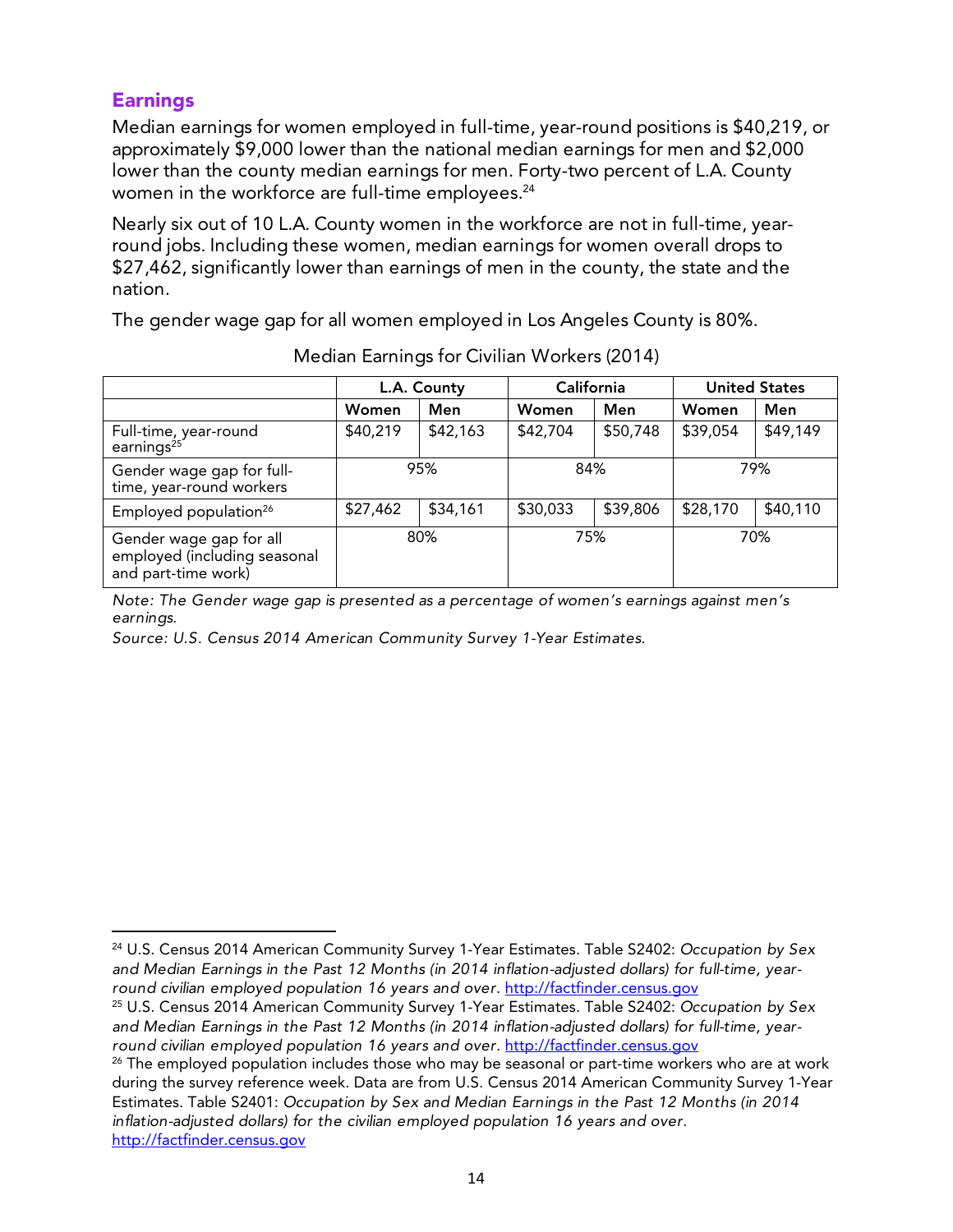# Occupations and Median Salaries

Nearly three-fourths (74%) of Los Angeles County women who are employed full-time, year-round are engaged in the management/business/science/arts and the sales/office occupations. 27

| <b>Occupational Clusters:</b>              | Percentage of woman's<br>workforce in these occupations<br>$(total = 1,335,000)$ | <b>Median Salary</b> |  |
|--------------------------------------------|----------------------------------------------------------------------------------|----------------------|--|
| Management/business/science/ arts          | 42%                                                                              | \$61,741             |  |
| Sales/office                               | 32%                                                                              | \$36,120             |  |
| Service                                    | 17%                                                                              | \$22,269             |  |
| Production/transportation/material moving  | 8%                                                                               | \$20,911             |  |
| Natural resources/construction/maintenance | 0.7%                                                                             | \$26,636             |  |
| Total                                      | 100%                                                                             | \$40,219             |  |

#### Occupations and Salaries of L.A. County Women

*Source: U.S. Census 2014 American Community Survey 1-Year Estimates.*

It is important to note that each of these occupational clusters are broad and the occupations within each cluster vary widely. Breaking the management/business/ science/arts cluster into more refined groupings shows the wide variation in jobs and median earnings included in this cluster: $^{\rm 28}$ 

#### Earnings within Management/Business/Science/Arts Occupations for Full-Time Working Women

| Specific occupational clusters               | Median salary of<br>women | % of workforce<br>made up of women |
|----------------------------------------------|---------------------------|------------------------------------|
| Healthcare practitioner/technical            | \$70,006                  | 63%                                |
| Education/legal/community service/arts/media | \$55,106                  | 51%                                |
| Management/business/financial                | \$61,741                  | 44%                                |
| Computer/engineering/science                 | \$75,393                  | 23%                                |

*Note: These more refined occupational clusters still include a wide variety of jobs; for example, within the education/legal/community service/arts/media occupations, median earnings for full-time working women range from just under \$50,000 for community and social services occupations to \$85,000 for legal occupations.*

*Source: U.S. Census 2014 American Community Survey 1-Year Estimates.*

 

Note that for the higher paying occupations in computer, engineering and science, fewer than 1 in four workers (23%) is a woman.

<sup>&</sup>lt;sup>27</sup> U.S. Census 2014 American Community Survey 1-Year Estimates. Table S2402 (see above) and Table C24020: *Sex by Occupation for the Full-Time Year-Round Civilian Employed Population 16 Years and Over.* http://factfinder.census.gov

<sup>&</sup>lt;sup>28</sup> U.S. Census 2014 American Community Survey 1-Year Estimates. Data derived from Table S2402: *Occupation by Sex and Median Earnings in the Past 12 Months (in 2014 inflation-adjusted dollars) for*  full-time, year-round civilian employed population 16 years and over. http://factfinder.census.gov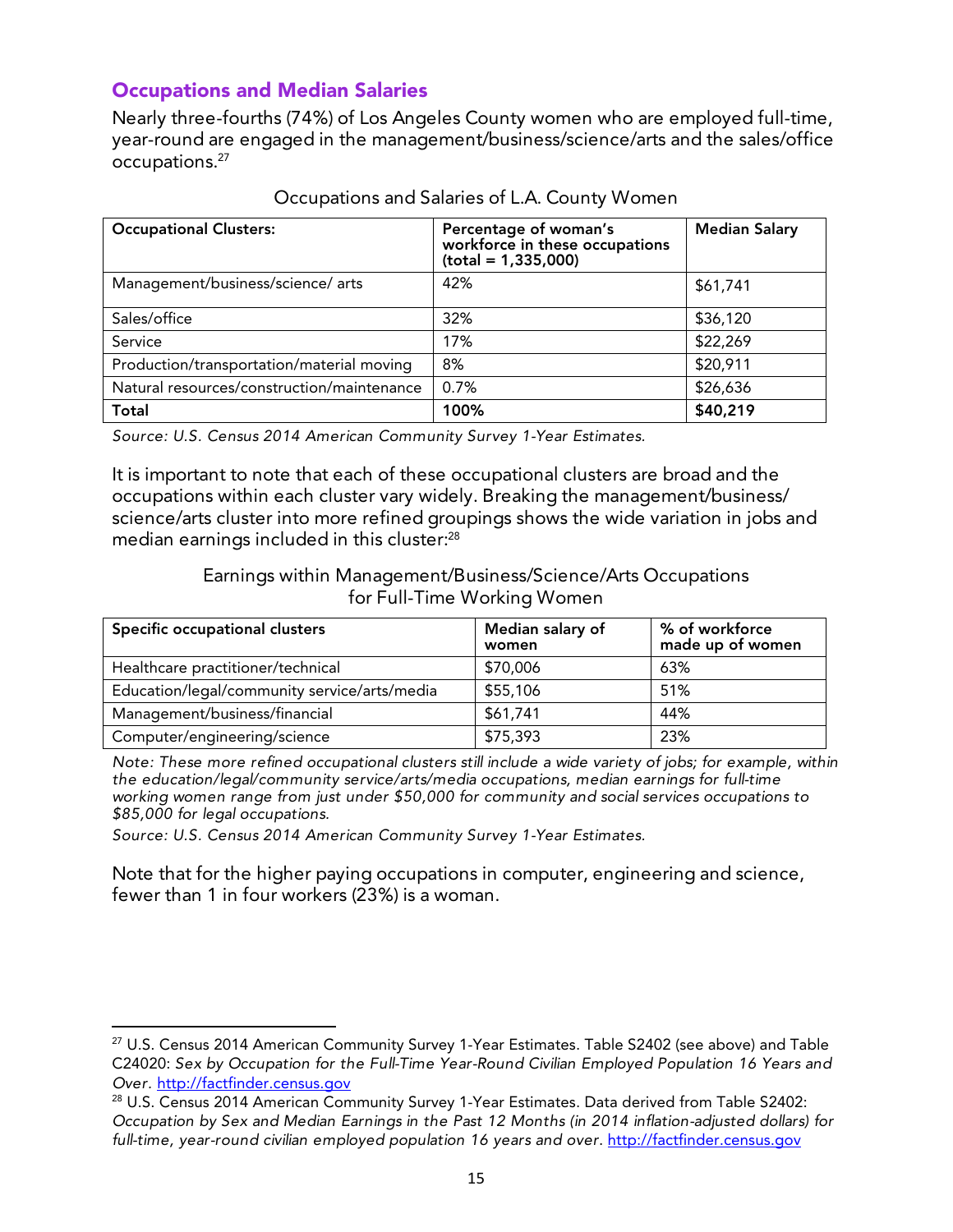# Poverty

Nearly one in five (19%) L.A. County residents lives below the federal poverty level. This is a higher poverty rate than in California as a whole, as well as the nation. As elsewhere, the poverty rate of women is higher than that for men. 29

#### Measuring Poverty

In this report, we use the federal poverty level (FPL) as the "official" measure of poverty. When incomes fall below this threshold, the individual or family unit is "living in poverty." The FPL is determined (1) for an individual is based on whether the individual is 65 years and older and (2) for a family unit based on the size of the family and the number of related children under 18 years of age. Geographic location does not impact the FPL.

In 2014, the FPL for an individual under 65 years of age is \$12,316; for persons 65 years and over, the threshold is \$11,354. For a family of four with two children under the age of 18 years, the FPL is defined as  $\$24{,}008.^{\scriptscriptstyle 30}$ 

|         | L.A. County | California | <b>United States</b> |
|---------|-------------|------------|----------------------|
| Women   | 20.0%       | 17.5%      | 16.8%                |
| Men     | 17.3%       | 15.3%      | 14.2%                |
| Overall | 18.7%       | 16.4%      | 15.5%                |

| Poverty Rates, 2014 |  |  |
|---------------------|--|--|
|---------------------|--|--|

*Source: U.S. Census 2014 American Community Survey 1-Year Estimates.*

#### Poverty by Employment Status

More than a quarter (27%) of women 16 years and over who lived in poverty in the past year were employed. Another 10% were looking for work but are unemployed. 31

#### Poverty by Race/Ethnicity

 

Not all racial/ethnic groups are affected equally by poverty; in general, women and girls of color are much more likely to live in poverty. 32

> Percentage of Women and Girls by Ethnicity/Race Who Live in Poverty

|                                                        | African<br>American | Asian<br>American | Latina | White |
|--------------------------------------------------------|---------------------|-------------------|--------|-------|
| L.A. County women/girls<br>below federal poverty level | 26%                 | 13%               | 26%    | 12%   |

*Source: U.S. Census 2014 American Community Survey 1-Year Estimates.*

<sup>29</sup> U.S. Census 2014 American Community Survey 1-Year Estimates. Table S1701: *Poverty Status in the Past 12 Months*. http://factfinder.census.gov

<sup>30</sup> U.S. Census. *Poverty Thresholds for 2014 by Size of Family and Number of Related Children Under 18 Years*. www.census.gov/

<sup>&</sup>lt;sup>31</sup> U.S. Census 2014 American Community Survey 1-Year Estimates. Percentages derived from Table B17005: *Poverty Status in the Past 12 Months of Individuals by Sex by Employment Status*. http://factfinder.census.gov

<sup>32</sup> U.S. Census 2014 American Community Survey 1-Year Estimates. Table S17001B, D, H and I: *Poverty*  Status in the Past 12 Months by Sex by Age. http://factfinder.census.gov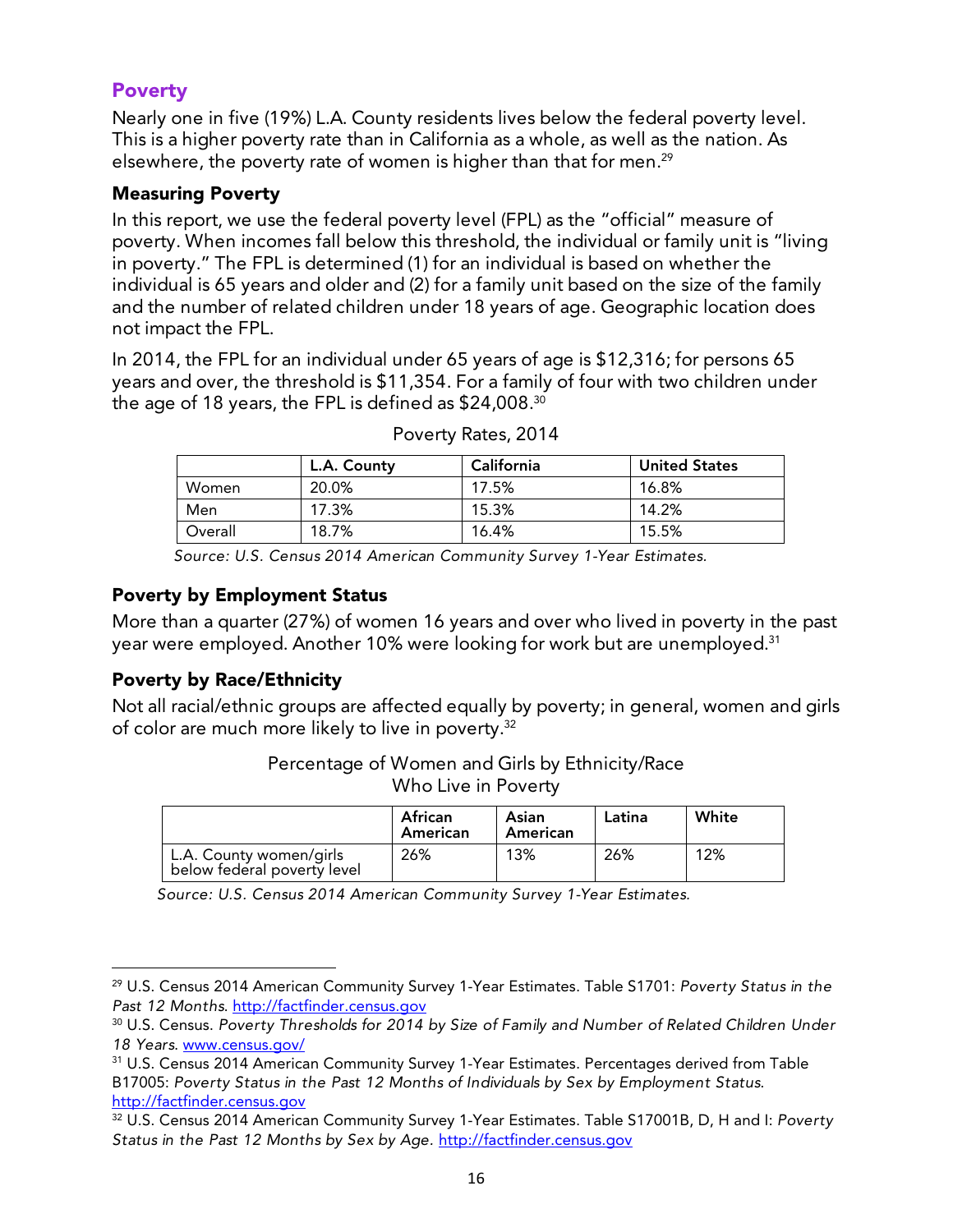One in four African-American women and Latinas live in poverty — twice the rate of Asian American and white women in the county.

## Poverty by Educational Attainment

The higher the level of educational attainment, the less likely one is to live in poverty. Of the women for whom poverty status has been determined:

- 41% have less than a high school degree;
- 25% have attained a high school degree;
- 21% have an associate's degree or some college; and
- $\bullet~$  13% have a minimum of a bachelor's degree. $^{33}$

## Poverty and Families

<u> 1989 - Jan Samuel Barbara, político establecido de la provincia de la provincia de la provincia de la provinci</u>

Poverty is particularly difficult on families: 15% of all families in the county live below the federal poverty level. Los Angeles County families headed by single mothers—as well as those throughout the state and nation—are far more likely to live in poverty than married-couple families. 34

|                                | L.A. County | California | <b>United States</b> |
|--------------------------------|-------------|------------|----------------------|
| All families                   | 15%         | 12%        | 11%                  |
| Married-couple families        | 9%          | 7%         | 6%                   |
| • With children under 18 years | •14%        | • 11%      | •8%                  |
| Single-mother families         | 28%         | 28%        | 31%                  |
| • With children under 18 years | •40%        | • 39%      | •41%                 |

Percentage of Families Living in Poverty, 2014

*Source: U.S. Census 2014 American Community Survey 1-Year Estimates.* 

The poverty rate for families with minor children (under the age of 18 years) hits single mothers particularly hard: 40% of all single-mother families with children under 18 years live in poverty. For these families, the median income is \$10,500 below the federal poverty level for their family size. 35

<sup>33</sup> U.S. Census 2014 American Community Survey 1-Year Estimates. Derived from Table B17003: *Poverty Status in the Past 12 Months of Individuals by Sex by Educational Attainment*. http://factfinder.census.gov

<sup>34</sup> U.S. Census 2014 American Community Survey 1-Year Estimates. Table S1702: *Poverty Status in the Past 12 Months of Families.* http://factfinder.census.gov

<sup>35</sup> U.S. Census 2014 American Community Survey 1-Year Estimates. Table S1702: *Poverty Status in the Past 12 Months of Families*. http://factfinder.census.gov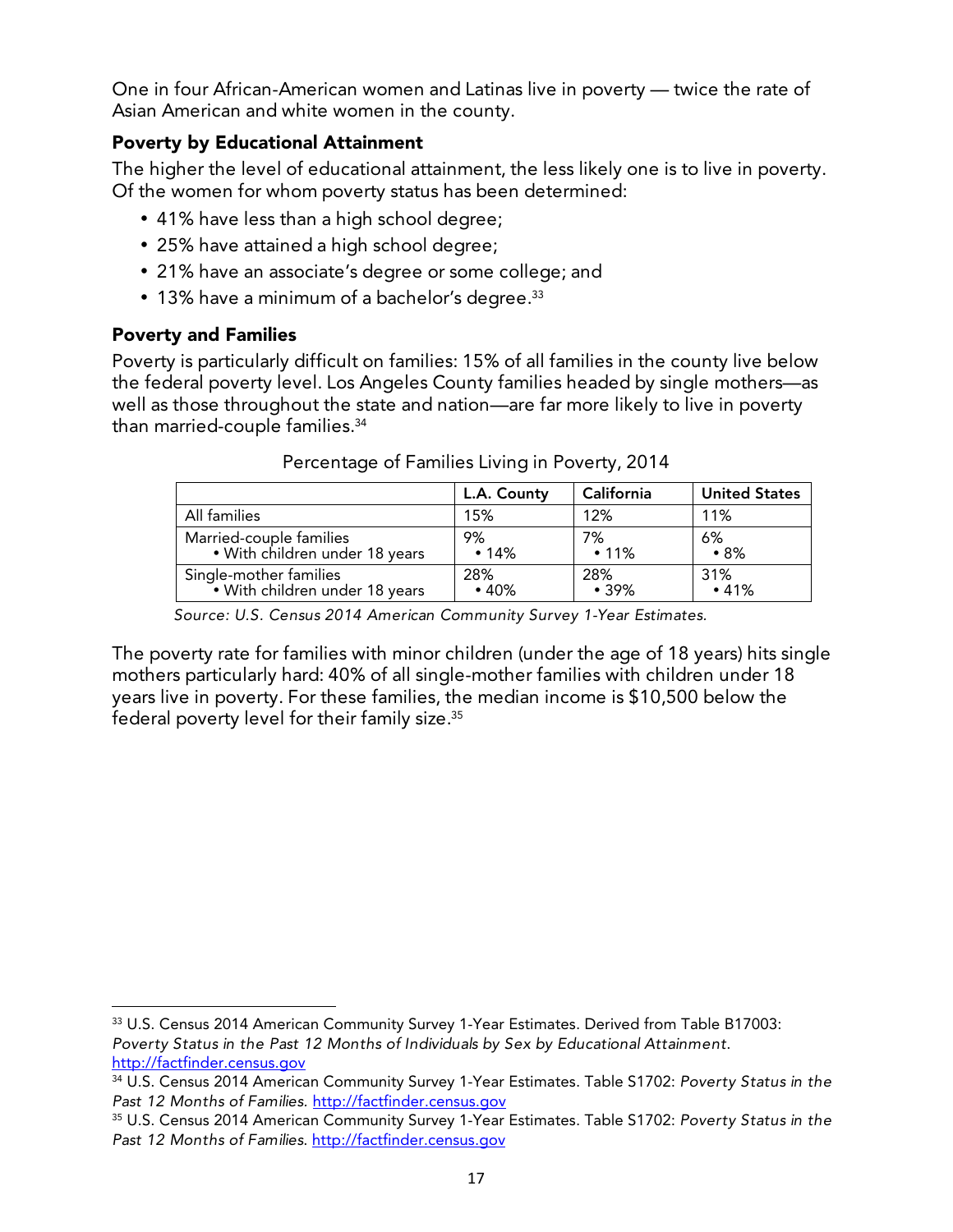#### Poverty and Age

 

| <b>Age Group</b>      | <b>Females</b> | <b>Males</b> |
|-----------------------|----------------|--------------|
| $<$ 18 years          | 26%            | 26%          |
| 18-64 years           | 19%            | 15%          |
| 65 years and older    | 15%            | 12%          |
| Total across all ages | 20%            | 17%          |

L.A. County Poverty Rates by Age and Gender

*Source: U.S. Census 2014 ACS 1-Year Estimates. Table C17001: Poverty Status in the Past 12 Months by Sex by Age.* 

The poverty rate among women who are 75 years and older is 17%. This corresponds to about 54,000 women 75 years and older who are living in poverty. Nearly 13% of men who are 75 years and older—27,000 men—are living in poverty. <sup>36</sup> Among the elderly population (75 years and older), twice as many women as men live in poverty.

<sup>36</sup> U.S. Census 2014 American Community Survey 1-Year Estimates. Table B17001: *Poverty Status in the Past 12 Months by Sex by Age*. http://factfinder.census.gov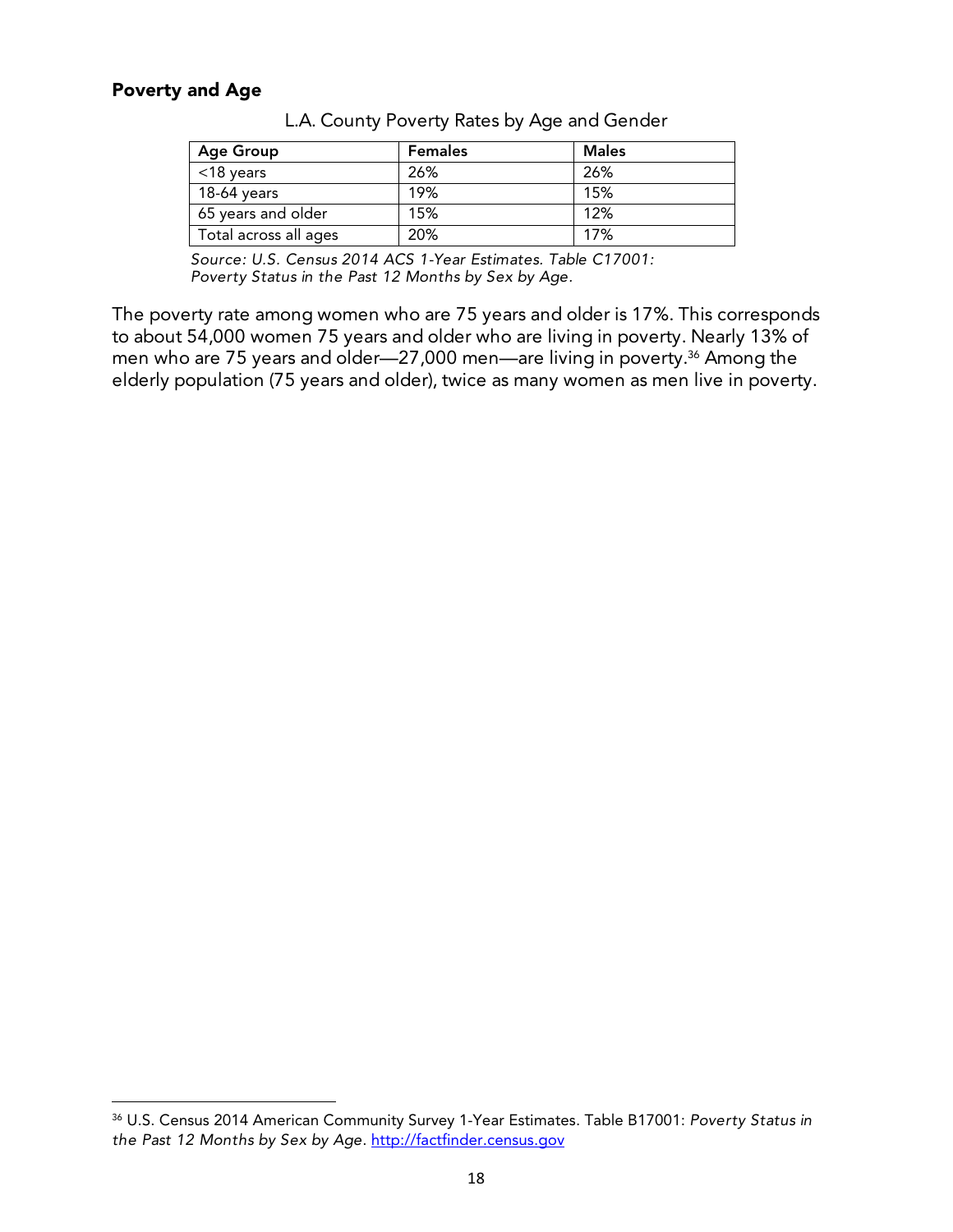# Home and Family

**TO THE POINT:** Nearly 1.1 million L.A. County households (33%) are headed by women. The cost burden of owning or renting a home in Los Angeles County is greater than that across the nation. Two-thirds of single-mother families live in rental units. Today, four out of ten (43%) of women in L.A. County 25 years and older are married, and six out of ten are single. There are 2.3 million children under the age of 18 years in Los Angeles County households.

## Households<sup>37</sup>

There are 3,269,112 households in Los Angeles County. Two-thirds of county households are comprised of families, 8% are comprised of unrelated individuals living together and 25% are comprised of individuals living alone.

|                                         | <b>Households</b><br>(Table S1101) | Households<br>headed by<br>women<br>(Table S1101) | Non-family<br>households headed<br>by women<br>(Table B11010) | % of total<br>households<br>headed by<br>women |
|-----------------------------------------|------------------------------------|---------------------------------------------------|---------------------------------------------------------------|------------------------------------------------|
| Total                                   | 3,269,112                          | 522,736                                           | 559,377                                                       | 33%                                            |
| With own children<br>$<$ 18 years       | 970,963                            | 248,025                                           |                                                               |                                                |
| % Households with<br>children <18 years | 30%                                | 47%                                               |                                                               |                                                |

L.A. County Households: 2014

*Source: U.S. Census 2014 ACS 1-Year Estimates. Table S1101 for "Households" and "Households headed by women." Table B11010 for "Non-family households headed by women."* 

Of the family households:

<u> 1989 - Jan Samuel Barbara, político establecido de la provincia de la provincia de la provincia de la provinci</u>

- 44% are married-couple families
- 16% are women-headed households, no spouse present
- 7% are men-headed households, no spouse present
- 0.5% are unmarried, same-sex households

Of those who live alone, more than half are women and more than one in five (22%) of these women are 65 years or older. <sup>38</sup> This translates to 186,000 elderly women living alone in Los Angeles County.

Women head 522,736 (16%) of family households and 559,377 (52%) nonfamily households; in total, over 1 million of Los Angeles County households (33%) are headed by women.

<sup>37</sup> U.S. Census 2014 American Community Survey 1-Year Estimates. Table S1101: *Households and Families* http://factfinder.census.gov

<sup>38</sup> U.S. Census 2014 American Community Survey 1-Year Estimates. Table B11010: *Nonfamily Households by Sex of Householder by Living Alone by Age of Householder*. http://factfinder.census.gov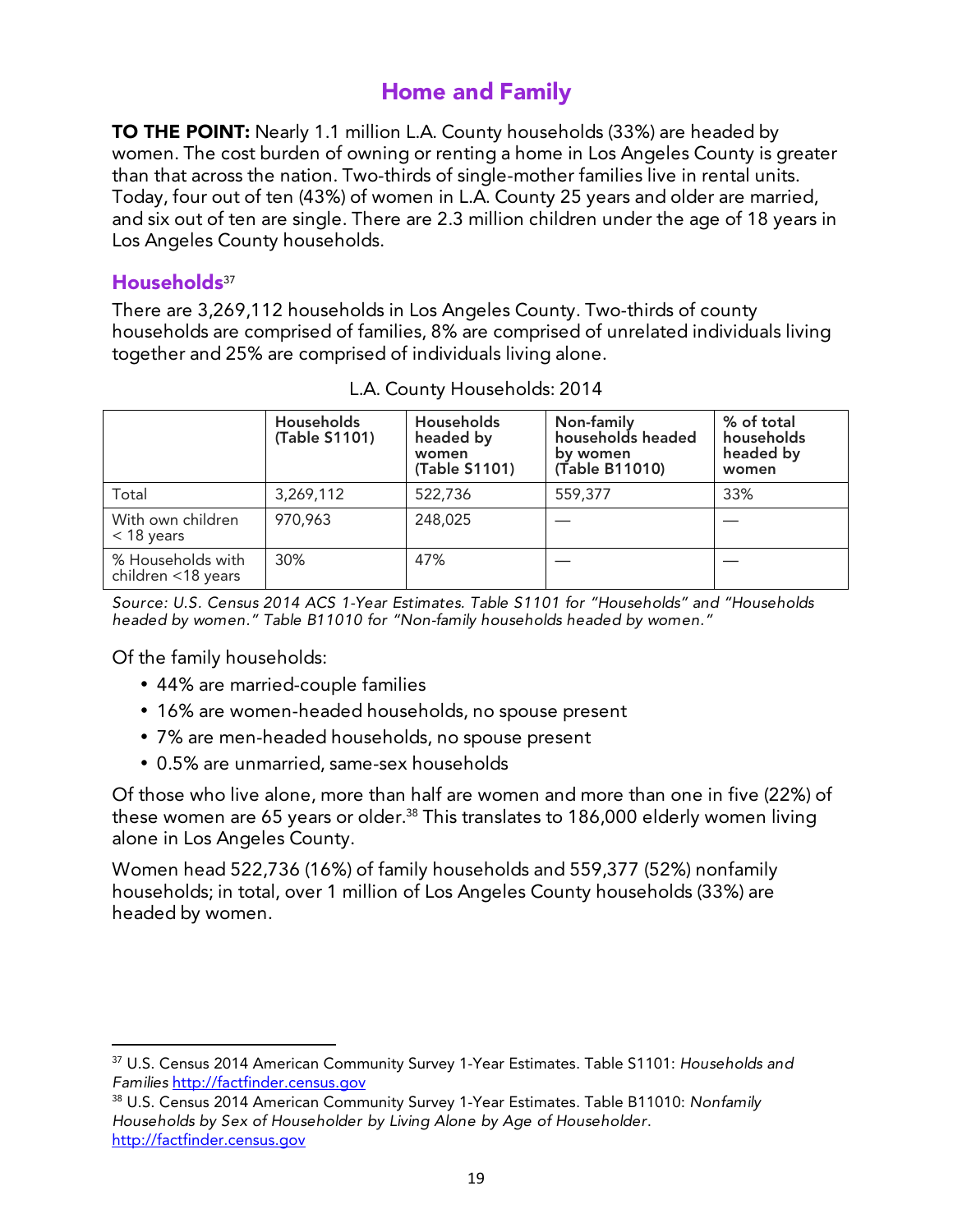## **Housing**

There are an estimated 2,186,123 family households in the county. Nearly one in four (24%) family households are headed by women (no spouse present). There are nearly one-quarter million (248,000) households headed by single mothers with children under the age of 18 years. 39

Over half (54%) of the county's households are renter occupied. One-third of singlemother families own their homes, while two-thirds live in rental units.

The cost burden of owning or renting a home in Los Angeles County is greater than that across the nation. When the cost of housing exceeds 30% of gross income, the housing costs may become so burdensome as to cause financial difficulties. In Los Angeles County, the percentage of rental households with a 35% or more rental cost burden has slowly increased over the past several years from 50% 2010 to 51% in 2014. <sup>40</sup> Such high housing costs contribute to the issues faced by homeless persons throughout the county.

|                                                                                                                        | L.A. County | California | <b>United States</b> |
|------------------------------------------------------------------------------------------------------------------------|-------------|------------|----------------------|
| Ownership costs                                                                                                        |             |            |                      |
| Percentage of houses with a mortgage                                                                                   | 73%         | 72%        | 64%                  |
| Percentage of households with selected<br>costs of ownership 35% or greater of<br>gross income (homes with a mortgage) | 36%         | 32%        | 23%                  |
| Rental costs                                                                                                           |             |            |                      |
| Median rent                                                                                                            | \$1,239     | \$1,268    | \$934                |
| Percentage of households with gross<br>rent 35% or greater of income                                                   | 51%         | 47%        | 43%                  |

Selected Costs Associated with Housing, 201441

*Source: U.S. Census 2014 American Community Survey 1-Year Estimates.*

More than one-half (51%) of all rental households in the county carry a rent burden of 35% or more of their household income.

#### Homelessness

<u> 1989 - Jan Samuel Barbara, político establecido de la provincia de la provincia de la provincia de la provinci</u>

The homeless count in Los Angeles County decreased from 65,000 in 2005 to 39,000 in 2009, but that trend has since reversed. 42

|               | 2005   | 2007   | 2009   | 2011   | 2013   | 2015   |
|---------------|--------|--------|--------|--------|--------|--------|
| Total count   | 65,287 | 53,956 | 38,602 | 39,135 | 39,463 | 44,359 |
| % unsheltered | 82%    | 74%    | 55%    | 52%    | 64%    | 70%    |

#### Los Angeles Homeless Counts: 2005-2015

*Source: Los Angeles Homeless Services Authority.* 

<sup>39</sup> U.S. Census 2014 American Community Survey 1-Year Estimates. Table S1101: *Households and Families*. http://factfinder.census.gov

<sup>40</sup> U.S. Census 2014 American Community Survey 1-Year Estimates. Table CP04: *Comparative Housing Characteristics*. http://factfinder.census.gov

<sup>41</sup> U.S. Census 2014 American Community Survey 1-Year Estimates. Table CP04: *Comparative Housing Characteristics*. http://factfinder.census.gov

<sup>42</sup> Homelessness in Los Angeles County. Accessed at http://www.laalmanac.com/social/so14.htm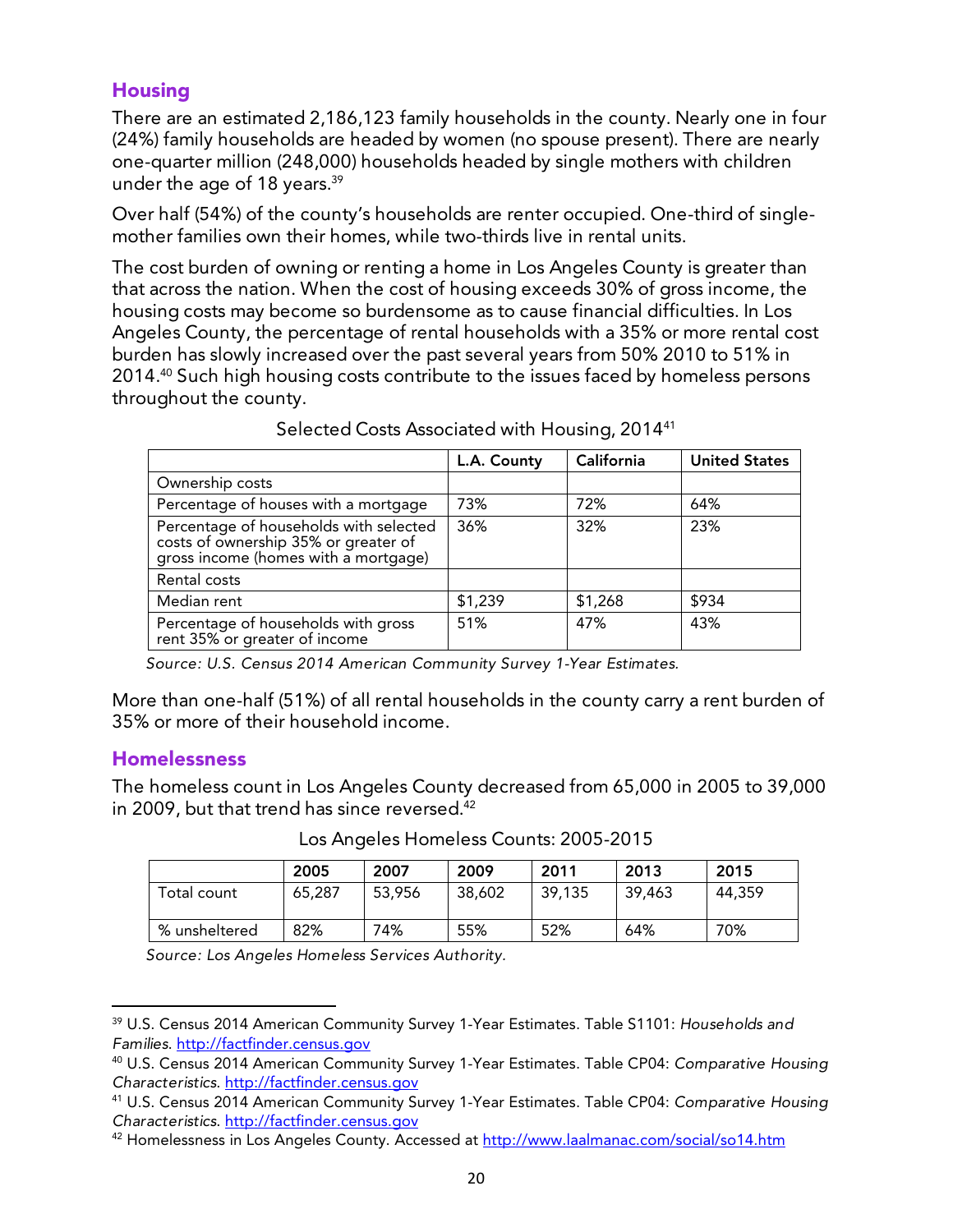Los Angeles County's 2015 count showed an increase of 16% from its 2013 count; the unsheltered population increased by 6 percentage points.

The Los Angeles Continuum of Care (CoC) includes all of Los Angeles County, with the exception of the cities of Glendale, Pasadena and Long Beach.

|                                    | 2013       | 2015        |
|------------------------------------|------------|-------------|
| Total homeless count               | 35,524     | 41,174      |
| % women                            | 26%        | 33%         |
| % veterans<br>Number of women vets | 11%<br>227 | 10%<br>-375 |
| % victims of domestic violence     | 9%         | 21%         |

L.A. Continuum of Care, Subpopulations<sup>43</sup>

*Source: Los Angeles Homeless Services Authority.*

In 2015, one in three of all homeless persons in Los Angeles County were women; this is up from just over one in four persons (26%) in 2013.

# Families: Marriage and Children

# Marital Statistics<sup>44</sup>

Of Los Angeles County women 25 years and older:

- 43% are married
- 27% have never been married
- 12% are divorced
- 9% are widowed
- 8% are married, but their spouse is absent

Just over 1% of young women 15 to 19 years of age are married. Over half (52%) of women 75 years and older are widowed.

# $Children<sup>45</sup>$

There are 2.3 million under the age of 18 years in Los Angeles County households: about one-third of these children are 5 years or younger, another third are 6-11 years and the final third are from 12-17 years in age. A higher percentage of children are Latino than the county's population as a whole (62% compared with 48%) and a smaller percentage is white—not of Latino origin (17% compared with 26%). Six percent of children are foreign born.

Los Angeles County's children live in households with a median income of \$54,194; however, more than one in four (27%) of children live in a household with income below the federal poverty level. Nearly three in 10 of children (29%) live in households receiving public assistance of some kind.

44 U.S. Census 2014 American Community Survey 1-Year Estimates. Table B12002: *Marital Status by Age for Populations 15 Years and Over; and* Table B01001*: Sex by Age.* http://factfinder.census.gov 45 U.S. Census 2014 American Community Survey 1-Year Estimates. Table S0901: *Children Characteristics*. http://factfinder.census.gov

<sup>&</sup>lt;u> 1989 - Jan Samuel Barbara, político establecido de la provincia de la provincia de la provincia de la provinci</u> 43 2015 Greater Los Angeles Homeless Count. Demographics. Los Angeles Homeless Services Authority. Accessed at http://lahsa.org/homelesscount-demographics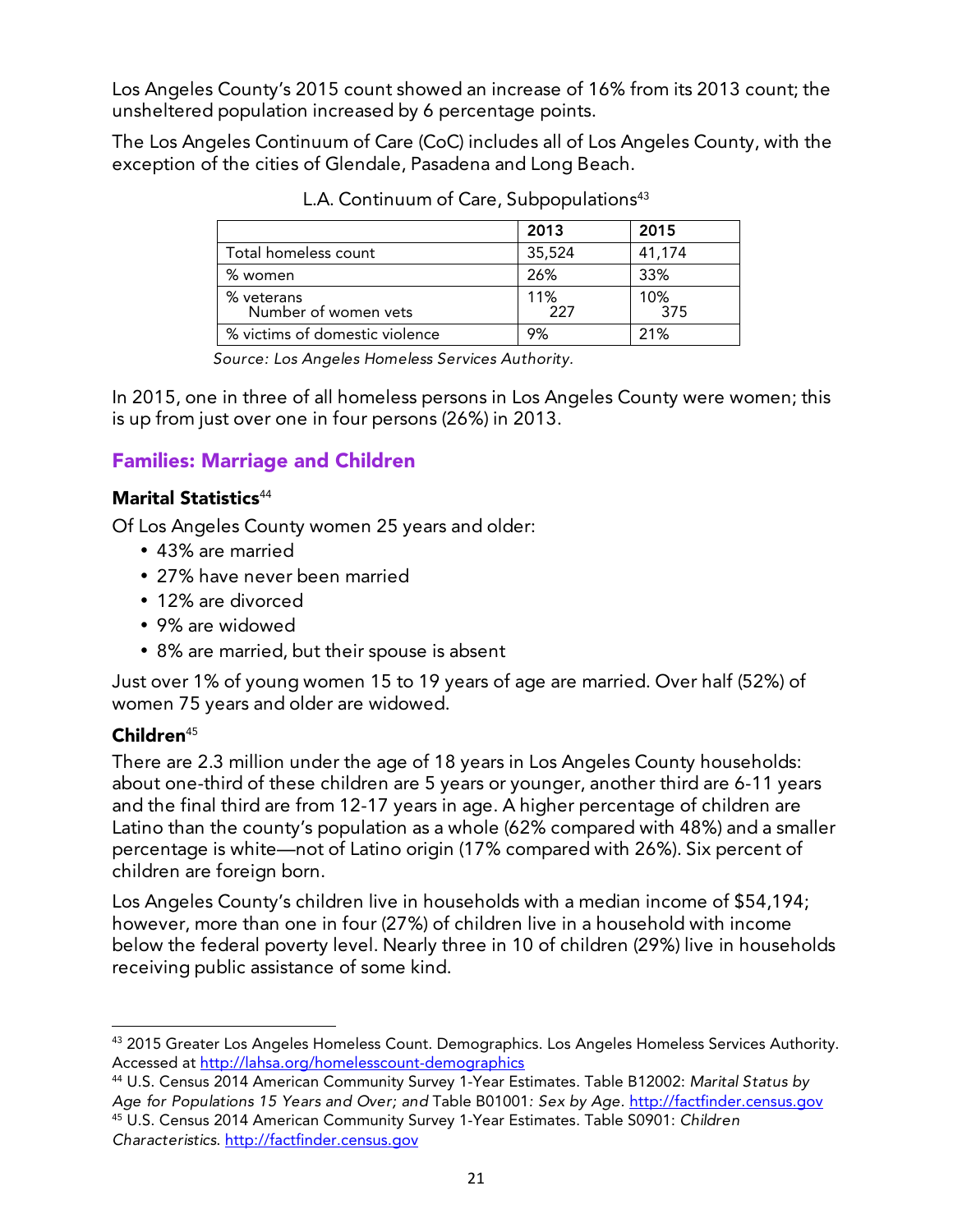#### Birth Statistics<sup>46</sup>

According to 2014 statistics, 5% of Los Angeles County women—as well as women across the state—gave birth in the past 12 months. Of the 122,162 births to Los Angeles County women, 57% were to Latinas. 47

|                                 | Total<br>number<br>of births | Non-<br>Hispanic,<br>white | Non-Hispanic,<br>African<br>American | <b>Asian American</b><br>or Pacific<br>Islander | Latina |
|---------------------------------|------------------------------|----------------------------|--------------------------------------|-------------------------------------------------|--------|
| L.A. County                     | 122,162                      | 20%                        | 9%                                   | 13%                                             | 57%    |
| County birth rate <sup>49</sup> | 46.4                         | 39.9                       | 48.0                                 | 41.6                                            | 51.6   |
| California                      | 502,401                      | 29%                        | 6%                                   | 17%                                             | 47%    |

| Birth Counts and Percent Total by Ethnicity or Race of Mother <sup>48</sup> |  |
|-----------------------------------------------------------------------------|--|
|-----------------------------------------------------------------------------|--|

*Note: Birth rate is the number of births per 1000 women 15-50 years of that race or ethnicity. Source: National Center for Health Statistics: preliminary 2014 data.* 

Los Angeles County has a much higher proportion of births to Latinas than California as a whole: 57% of county births are to Latinas compared with 47% statewide. Nine percent (9%) of births in the county are to African Americans, while statewide African American mothers account for 6% of all births.

#### Teen Births

 

In 2014, a total of 5,338 births in L.A. County (4% of all live births) were to teen mothers age 15 to 19 years. Similarly, 4% of all births in California were to teen mothers. <sup>50</sup> The number of teen births has declined steadily since 2008, cutting the teen birth rate from 30 to 15 births per 1,000 teens.

|      | <b>Number</b><br>of births | % births<br>to teens | Birth rate (Number of<br>births per 1,000 teens,<br>15-19 years) |
|------|----------------------------|----------------------|------------------------------------------------------------------|
| 2006 | 131,326                    | 6.9%                 | 23.9                                                             |
| 2008 | 142,608                    | 7.9%                 | 29.6                                                             |
| 2010 | 130,990                    | 6.5%                 | 23.3                                                             |
| 2012 | 126,687                    | 5.3%                 | 18.9                                                             |
| 2014 | 122,162                    | 4.4%                 | 15.2                                                             |

| Births to Teens ages 15-19 are Declining in L.A. County <sup>51</sup> |  |  |
|-----------------------------------------------------------------------|--|--|
|                                                                       |  |  |

*Women 15-50 Years Who had a Birth in the Past 12 Months, by Marital Status and Age.*  http://factfinder.census.gov

<sup>46</sup> U.S. Census 2014 American Community Survey 1-Year Estimates. Table B13002: *Women 15-50 Years Who had a Birth in the Past 12 Months, by Marital Status and Age. http://factfinder.census.gov* 47 U.S. Census 2014 American Community Survey 1-Year Estimates. Table B13002 (B, D, H and I):

<sup>&</sup>lt;sup>48</sup> Hamilton BE, Martin JA, Osterman MHS, Curtin SC. Births: Preliminary Data for 2014. National Vital Statistics *Reports*; June 17, 2015, 64(6):11. Hyattsville, MD: National Center for Health Statistics, 2015.

<sup>49</sup> U.S. Census 2014 American Community Survey 1-Year Estimates. Rate calculated from Tables B13002 (B, D, H and I): *Women 15-50 Years Who had a Birth in the Past 12 Months, by Marital Status and Age*. http://factfinder.census.gov

<sup>50</sup> U.S. Census 2014 American Community Survey 1-Year Estimates. Table B13002: *Women 15-50 Years Who had a Birth in the Past 12 Months, by Marital Status and Age. http://factfinder.census.gov* 

<sup>51</sup> U.S. Census American Community Survey 1-Year Estimates for the years indicated. Derived from Table B13002: *Women 15-50 Years Who had a Birth in the Past 12 Months, by Marital Status and Age.* http://factfinder.census.gov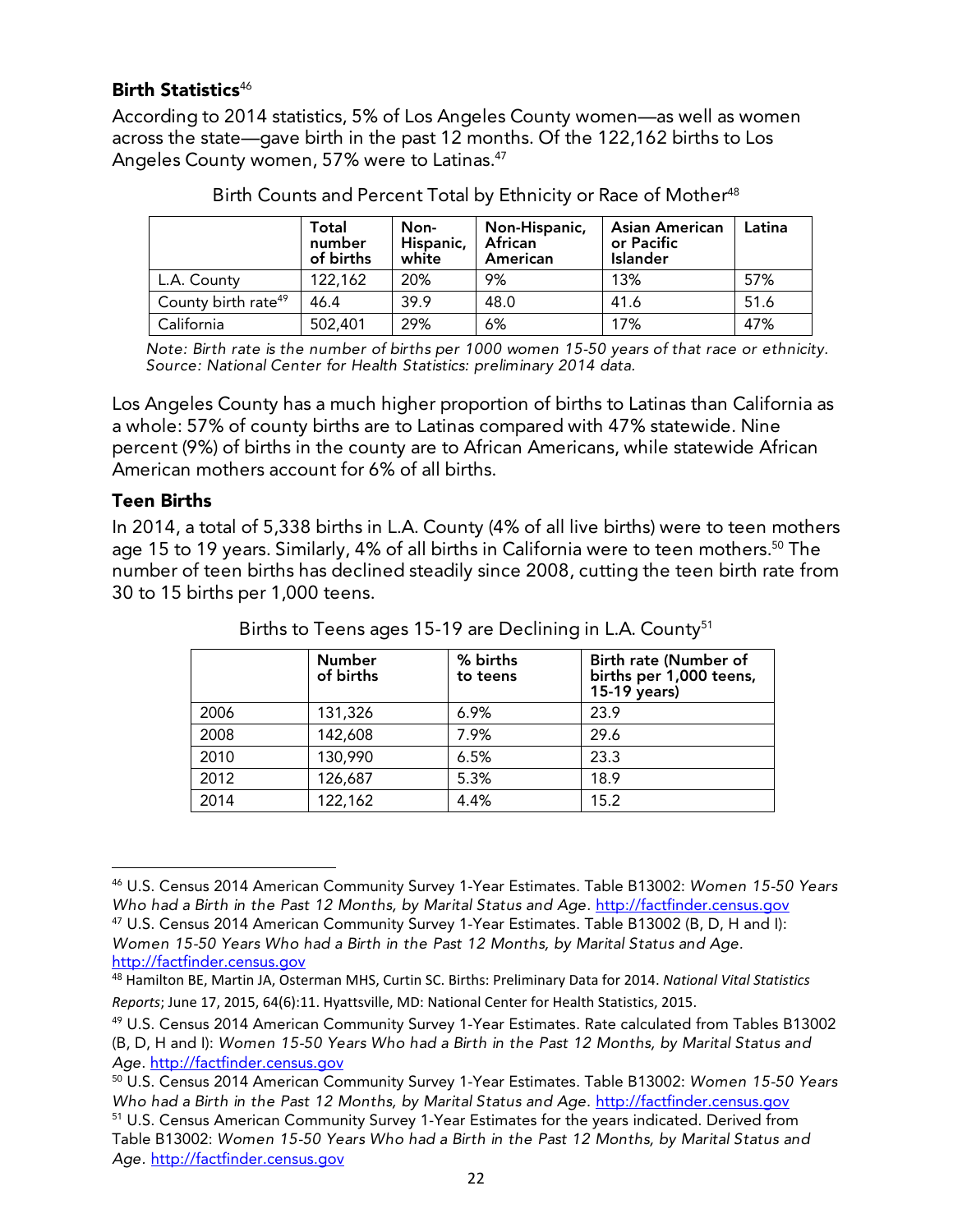# Health

**TO THE POINT:** Women in Los Angeles County are living longer than men and longer than their counterparts across the country. However, racial and ethnic disparities persist in indicators of women's health, including life expectancy, infant and maternal health, and access to health services. Overall, more women are now able to better ensure their health moving forward; as of 2014, 86% of women are insured in the county, compared with an 80% rate in 2010.

## Life Expectancy

The life expectancy of Los Angeles County women has increased since early in the 21st century. In 2003, a Los Angeles County woman could expect to live 81.9 years; in 2011 that life expectancy had reached 84.2 years — five years longer than the county's men can expect to live. $^{\rm 52}$ 

Despite this good news, there is considerable variability between racial and ethnic women in the county: Asian-American women experience the longest life expectancy of 88.3 years and African-American women the shortest at 79.0 years. 53

| Race/Ethnicity   | L.A. County women (years) |
|------------------|---------------------------|
| Asian American   | 88.3                      |
| Latina           | 85.8                      |
| White            | 83.3                      |
| African American | 79.0                      |
| All women        | 84.2                      |
| All men          | 79.3                      |

Life Expectancy of Women

*Source: Los Angeles County Department of Public Health; California Department of Public Health.*

# Access to Health Services

 

Access to health care impacts quality of life and life expectancy. The Affordable Care Act is expanding health coverage across the nation. While the percentage of uninsured Californians has decreased in recent years, the decrease in the percentage of respondents in the 2014 California Health Inventory Survey indicated that statewide, the decrease in uninsured minority women has been the most substantial.

<sup>52</sup> Los Angeles County Department of Public Health. *LAHealthDataNow!* Accessed at https://dqs.publichealth.lacounty.gov/query.aspx?d=3

<sup>53</sup> *Ibid.*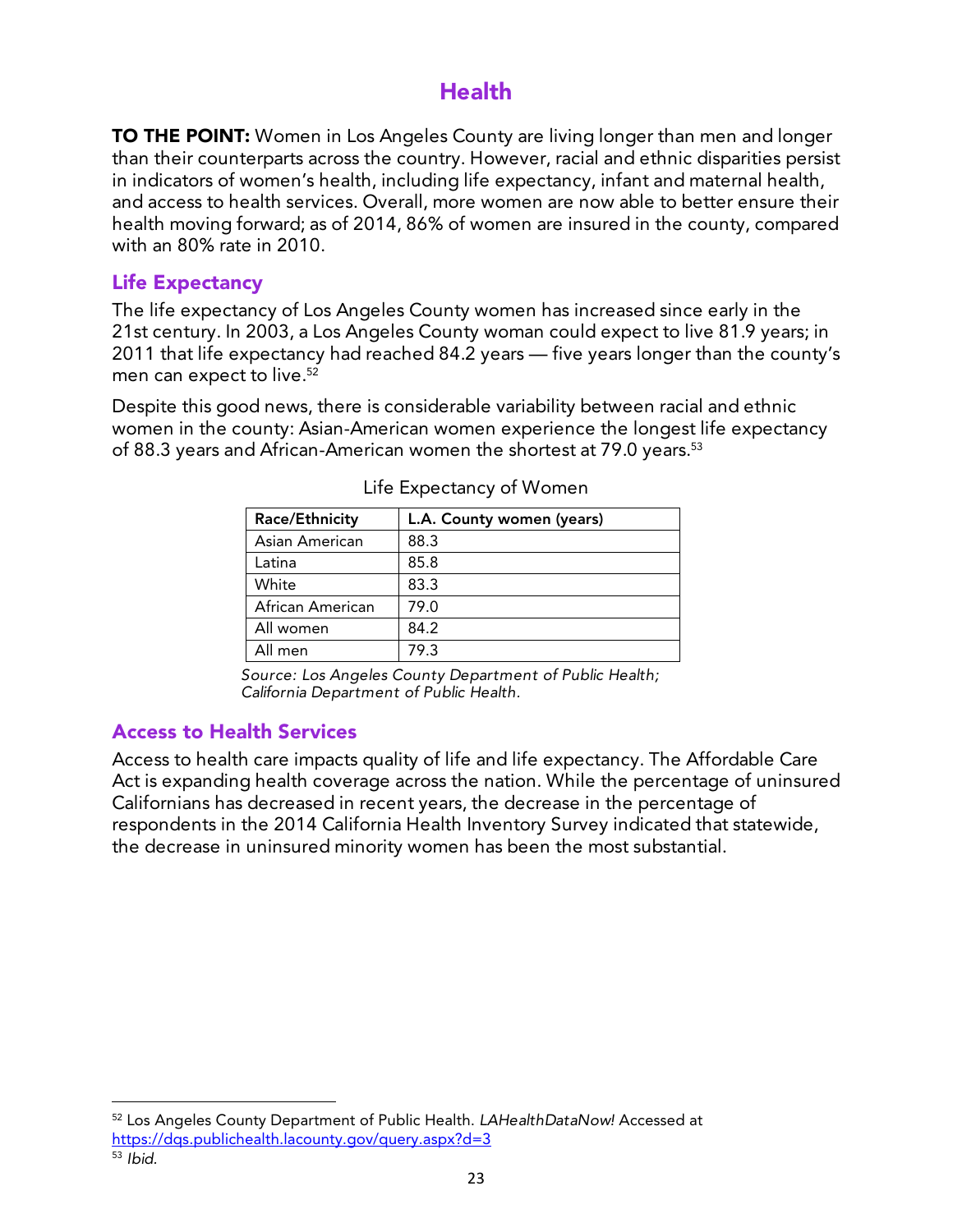|                                    | 2003 | 2005 | 2007 | 2009 | 2011 | 2013 | 2014 |
|------------------------------------|------|------|------|------|------|------|------|
| Men                                | 15%  | 15%  | 15%  | 17%  | 16%  | 16%  | 15%  |
| Women                              | 13%  | 12%  | 12%  | 13%  | 13%  | 12%  | 9%   |
| Women by race/ethnicity            |      |      |      |      |      |      |      |
| • Native Hawaiian/Pacific Islander | 13%  | 2%   | 19%  | 12%  | 5%   | 22%  | 32%  |
| $\bullet$ Latina                   | 23%  | 20%  | 19%  | 21%  | 18%  | 18%  | 14%  |
| • Asian American                   | 11%  | 12%  | 12%  | 10%  | 13%  | 10%  | 9%   |
| • African American                 | 8%   | 9%   | 9%   | 11%  | 8%   | 10%  | 6%   |
| • Alaska Native/Native American    | 13%  | 15%  | 7%   | 10%  | 15%  | 3%   | 5%   |
| • White (non-Latina)               | 6%   | 6%   | 6%   | 7%   | 8%   | 8%   | 5%   |
| • Two or More Races (non-Latino)   | 9%   | 7%   | 9%   | 9%   | 10%  | 10%  | 4%   |

Percentage of Uninsured Californians, 2003-2014

*Source: 2014 California Health Interview Survey*

These numbers tell a positive story. In Los Angeles County, the percentage of insured persons has increased from 77% in 2010 to 84% in 2014:

- Insured women have increased from 80% in 2010 to 86% in 2014; and
- Insured men have increased from 74% in 2010 to 83% in 2014.

Nevertheless, in 2014, 16% of Los Angeles County's population did not carry health insurance. Six percent (6%) of those uninsured were under the age of 18 years and 2% were 65 years or older. These statistics are consistent with California as a whole: 12% of the state's population carry no health insurance, with 5% of them under the age of 18 years. 54

#### Percentage of L.A. County's Population that is Uninsured by Race/Ethnicity

|                      | <b>Population sample size</b> | % uninsured |
|----------------------|-------------------------------|-------------|
| Latino (of any race) | 1,076,244                     | 22%         |
| Asian American       | 173,739                       | 12%         |
| African American     | 89,913                        | 11%         |
| White (non-Latino)   | 204,426                       | 8%          |
| All L.A. County      | 1,566,185                     | 16%         |

*Source: U.S. Census, 2014 American Community Survey 1-Year Estimates.* 

More than one in five (22%) L.A. County Latinos are uninsured.

<u> 1989 - Jan Samuel Barbara, político establecido de la provincia de la provincia de la provincia de la provinci</u>

A higher proportion of L.A. County women and girls than men and boys is insured (86% and 83%, respectively). Looking at the percentage of the county's population that is uninsured, the greatest proportion is between the ages of 25-34 years: 22% of women and 30% of men in this age group are uninsured. 55

<sup>54</sup> U.S. Census 2014 American Community Survey 1-Year Estimates. Table S2701: *Health Insurance Coverage Status*. http://factfinder.census.gov

<sup>55</sup> U.S. Census 2014 American Community Survey 1-Year Estimates. Table S27001: *Health Insurance Coverage Status by Sex by Age*. http://factfinder.census.gov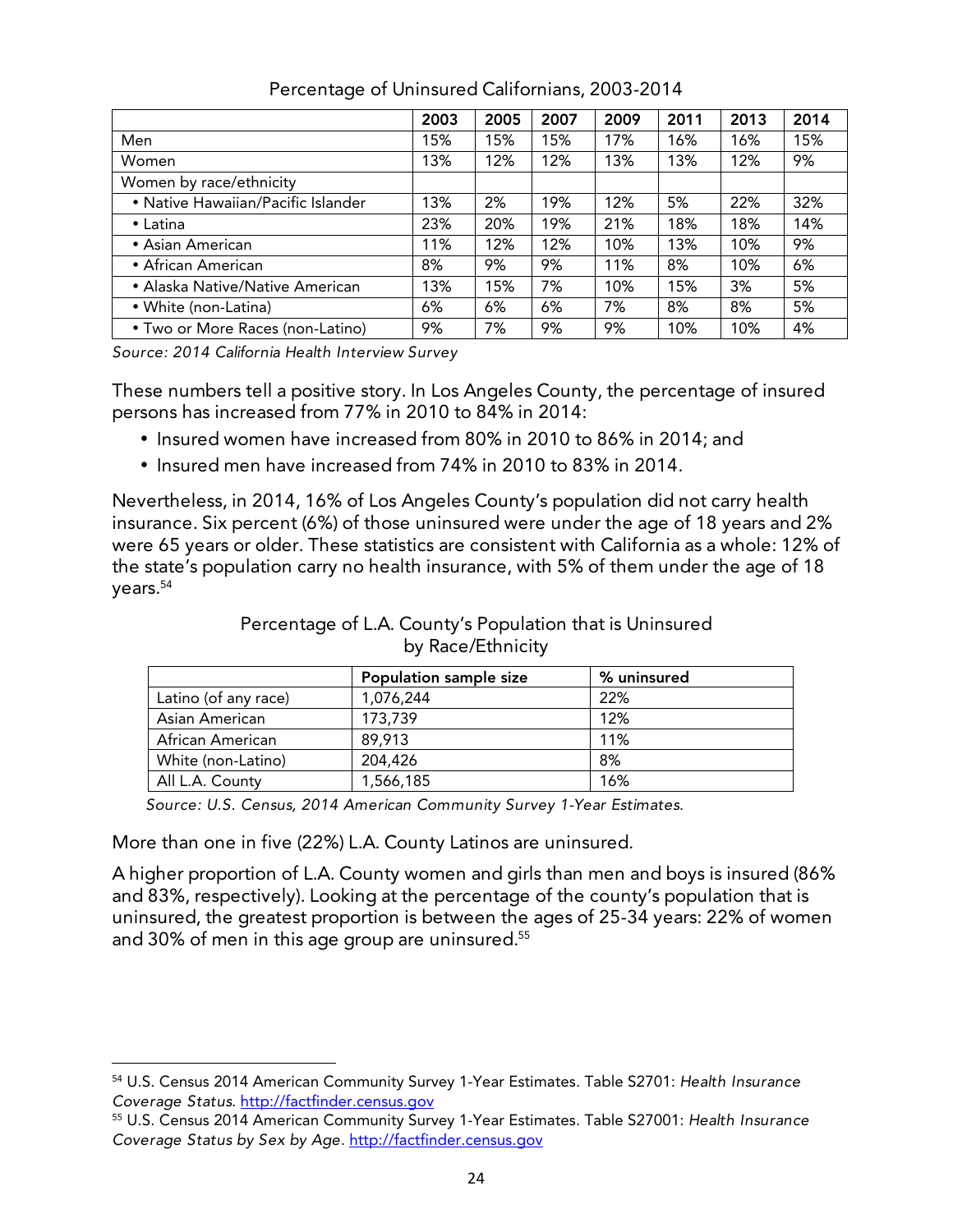|                          | Women and girls | Men and boys |
|--------------------------|-----------------|--------------|
| Under the age of 6 years | 4%              | 4%           |
| 6-17 years               | 7%              | 7%           |
| 18-24 years              | 20%             | 26%          |
| 25-34 years              | 22%             | 30%          |
| 35-44 years              | 20%             | 26%          |
| 45-54 years              | 19%             | 21%          |
| 55-64 years              | 14%             | 15%          |
| 65 years and older       | 2%              | 2%           |
| Total                    | 14%             | 17%          |

Percentage of L.A. County Population that is Uninsured by Age

*Source: U.S. Census, 2014 American Community Survey 1-Year Estimates.* 

## Infant and Maternal Health

<u> 1989 - Jan Samuel Barbara, político establecido de la provincia de la provincia de la provincia de la provinci</u>

#### Infant Mortality<sup>56</sup>

The infant mortality rate in Los Angeles County is 4.7 deaths per 1,000 live births, a rate just below California's rate of 4.8 deaths per 1,000 live births. <sup>57</sup> The rate has remained between 4.6 and 5.5, with an average rate of 5.1 infant deaths per 1,000 live births since 2001.

While the overall infant mortality rate is 4.7 deaths per 1,000 live births, sharp racial disparities are evident in the county and state. The infant mortality rate of babies born to African-American mothers is 9.5 deaths per 1,000 live births, compared with 4.5 for Latinas, 3.7 for Asian Americans, and 3.5 for whites. 58

|                                  | L.A. County | California |
|----------------------------------|-------------|------------|
| Infant mortality (all races)     | 4.7         | 4.8        |
| African American                 | 9.5         | 9.8        |
| Latino                           | 4.5         | 4.7        |
| Asian American/Pacific Islanders | 3.7         | 3.6        |
| White                            | 3.5         | 3.9        |

Infant Death Rate by race/ethnic group of child, California Counties, 2010-2012

*Note: Rates are based on the number of infant deaths per 1000 live births in the population.*

*Source: California Department of Public Health.*

The infant mortality rate of babies born to African-American mothers is much higher than that of other races/ethnicities listed here: African-American babies die nearly three times the rate of white babies and at over twice the rate of Latino infants.

<sup>&</sup>lt;sup>56</sup> Infant deaths include deaths up to 1 year of age; note that data in this section are three to five years old and are not impacted by the Affordable Care Act (ACA).

<sup>57</sup> County Health Status Profiles 2015, California Department of Public Health. This mortality rate is based on 2010-2012 3-year average numbers. Accessed from http://www.cdph.ca.gov/

<sup>58</sup> Los Angeles County Infant Mortality, Preterm Births and Birthweight 2011 Factsheet. Data from the Los Angeles County Department of Public Health (January 2014). Accessed from www.publichealth.lacounty.gov/mch/LACALC/ALC%20files/2011%20Factsheet.pdf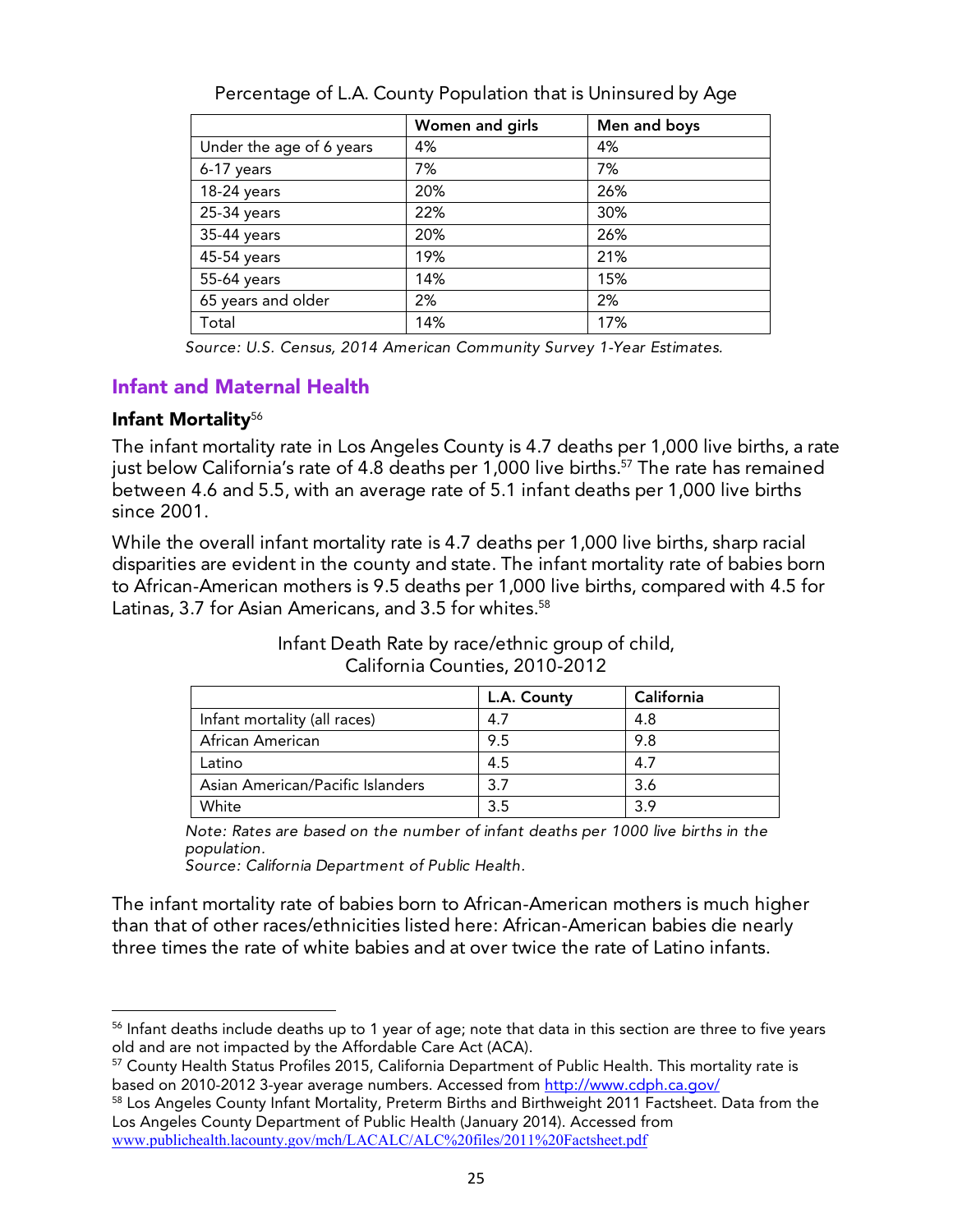## Breastfeeding

The U.S. Surgeon General has issued a "call to action" to support breastfeeding. The call outlines the health benefits of breastfeeding for infants and mothers. 59

|                                                    |                      | L.A. County                |                      | California                 |
|----------------------------------------------------|----------------------|----------------------------|----------------------|----------------------------|
| $N =$ sample size<br>for L.A. County               | Any<br>breastfeeding | Exclusive<br>breastfeeding | Any<br>breastfeeding | Exclusive<br>breastfeeding |
| Total of all<br>races/ethnicities<br>$(N=114,695)$ | 94%                  | 58%                        | 94%                  | 67%                        |
| White<br>$(N=19, 144)$                             | 96%                  | 77%                        | 95%                  | 80%                        |
| Asian American<br>$(N=18,650)$                     | 95%                  | 48%                        | 95%                  | 60%                        |
| Multiple races<br>$(N=3,081)$                      | 95%                  | 72%                        | 94%                  | 75%                        |
| Latina<br>$(N=62,888)$                             | 94%                  | 56%                        | 93%                  | 62%                        |
| African American<br>$(N=7,569)$                    | 84%                  | 50%                        | 85%                  | 56%                        |

Breastfeeding Practices<sup>60</sup>

*Source: California Department of public Health, 2014.*

A smaller percentage of African-American mothers breastfeed their babies—any or exclusively—than do women throughout Los Angeles County. Breastfeeding statistics in the county generally reflect those of the state.

<sup>59</sup> *The Surgeon General's Call to Action to Support Breastfeeding.* (January 2011). Office of the Surgeon General, U.S. Department of Health & Human Services. http://www.surgeongeneral.gov/library/calls/breastfeeding/factsheet.html

 

<sup>&</sup>lt;sup>60</sup> California Department of Public Health. In-hospital Breastfeeding Initiation Data, as indicated on the newborn screening test form statewide and maternal county of residence by race/ethnicity: 2014. Accessed at http://www.cdph.ca.gov/data/statistics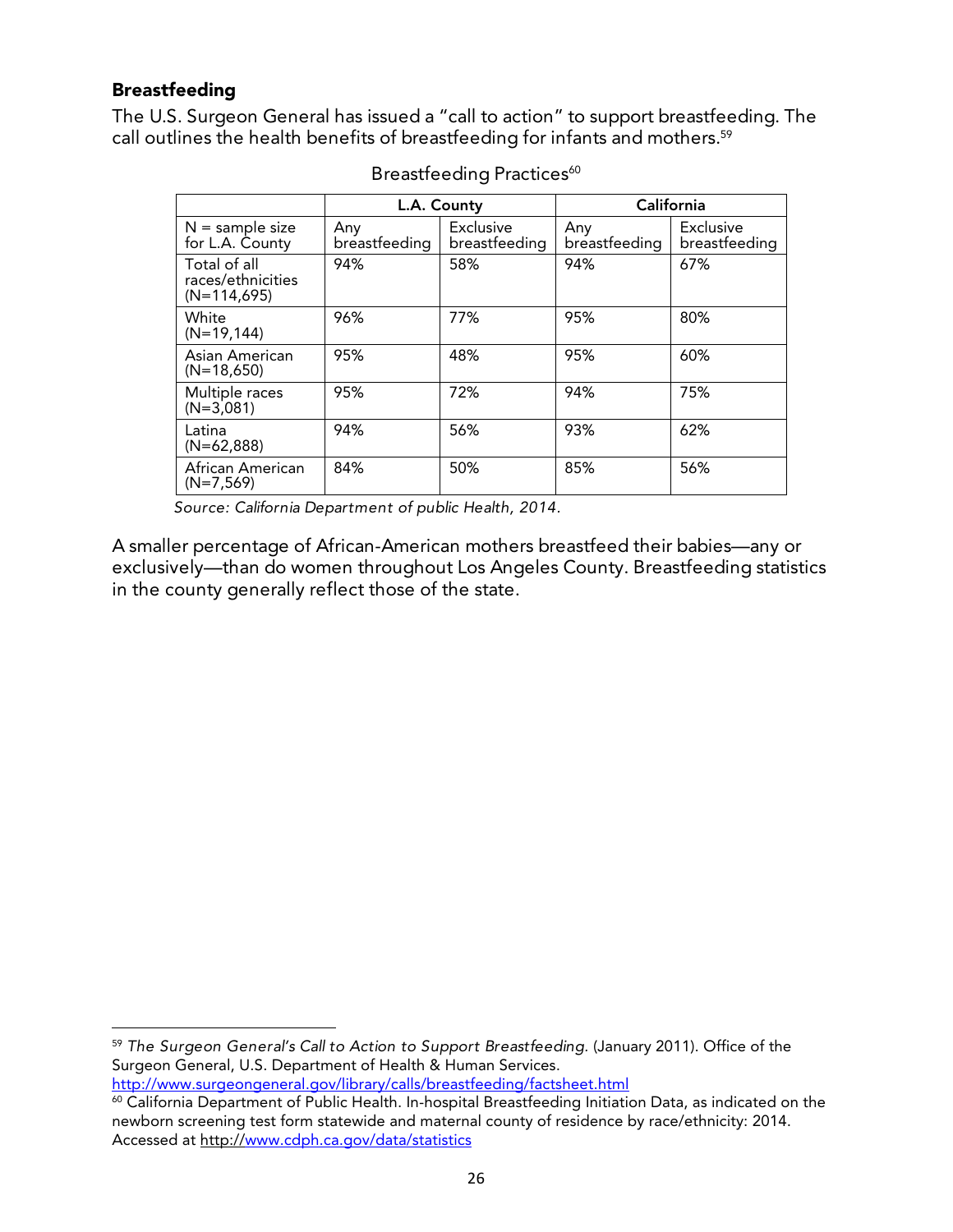# Substance Abuse

While there are several indicators used to track the extent of substance abuse, this report looks at data related to admissions to treatment programs. <sup>61</sup> Since 2008, the number of total admissions to drug treatment programs in the county has decreased each year: from 55,530 admissions in 2006 to 32,826 in 2014. 62

|                  | 2010   | 2011   | 2012   | 2013   | 2014   |
|------------------|--------|--------|--------|--------|--------|
| Heroin           | 20%    | 21%    | 20%    | 22%    | 30%    |
| Methamphetamine  | 16%    | 16%    | 17%    | 20%    | 25%    |
| Marijuana        | 24%    | 25%    | 27%    | 25%    | 18%    |
| Alcohol          | 23%    | 23%    | 23%    | 21%    | 16%    |
| Cocaine/crack    | 10%    | 9%     | 8%     | 7%     | 6%     |
| Total admissions | 48,762 | 45,736 | 45,612 | 39,790 | 32,826 |

Drugs Cited in L.A. County Admissions to Treatment Programs<sup>63</sup>

*Source: Los Angeles NDEWS SCE and the California Department of Health Care Services, California Outcomes Monitoring System (CalOMS).* 

In recent years, the most common illegal drugs for which treatment is sought include heroin, marijuana and methamphetamine. Treatment for the abuse of alcohol and prescription opioids (oxycodone/OxyContin and other opiates/synthetics) are also commonly cited in seeking treatment.

Women account for about 37% of all county admissions to substance abuse programs and nearly; they account for nearly half of all seeking treatment for the abuse of methamphetamine and prescription opioids. In 2014, women accounted for: 64

- 48% of treatment for prescription opioids
- 47% of methamphetamine admissions
- 39% of alcohol admissions
- 37% of all cocaine/crack admissions
- 32% of marijuana admissions
- 29% of all heroin admissions

 

Women are treated most often for methamphetamine, with heroin coming in second. In 2014, 3,700 women in L.A. County sought treatment for methamphetamine and 2,800 women for heroin.

<sup>&</sup>lt;sup>61</sup> DrugFacts: Nationwide Trends (updated June 2015). National Institute on Drug Abuse, The National Institutes of Health. http://www.drugabuse.gov/publications/drugfacts/nationwide-trends

<sup>&</sup>lt;sup>62</sup> Brecht, Mary-Lynn. Patterns and Trends in Drug Abuse in Los Angeles County, California: 2013. *Proceedings of the Community Epidemiology Work Group*, June 2014. www.drugabuse.gov/sites/default/files/losangeles2014.pdf

<sup>&</sup>lt;sup>63</sup> National Drug Early Warning System (NDEWS) Sentinel Community Site Profile 2015: Los Angeles County (August 2015). Accessed at http://www.ndews.org

<sup>64</sup> National Drug Early Warning System (NDEWS) Sentinel Community Site Profile 2015: Los Angeles County (August 2015). Accessed at http://www.ndews.org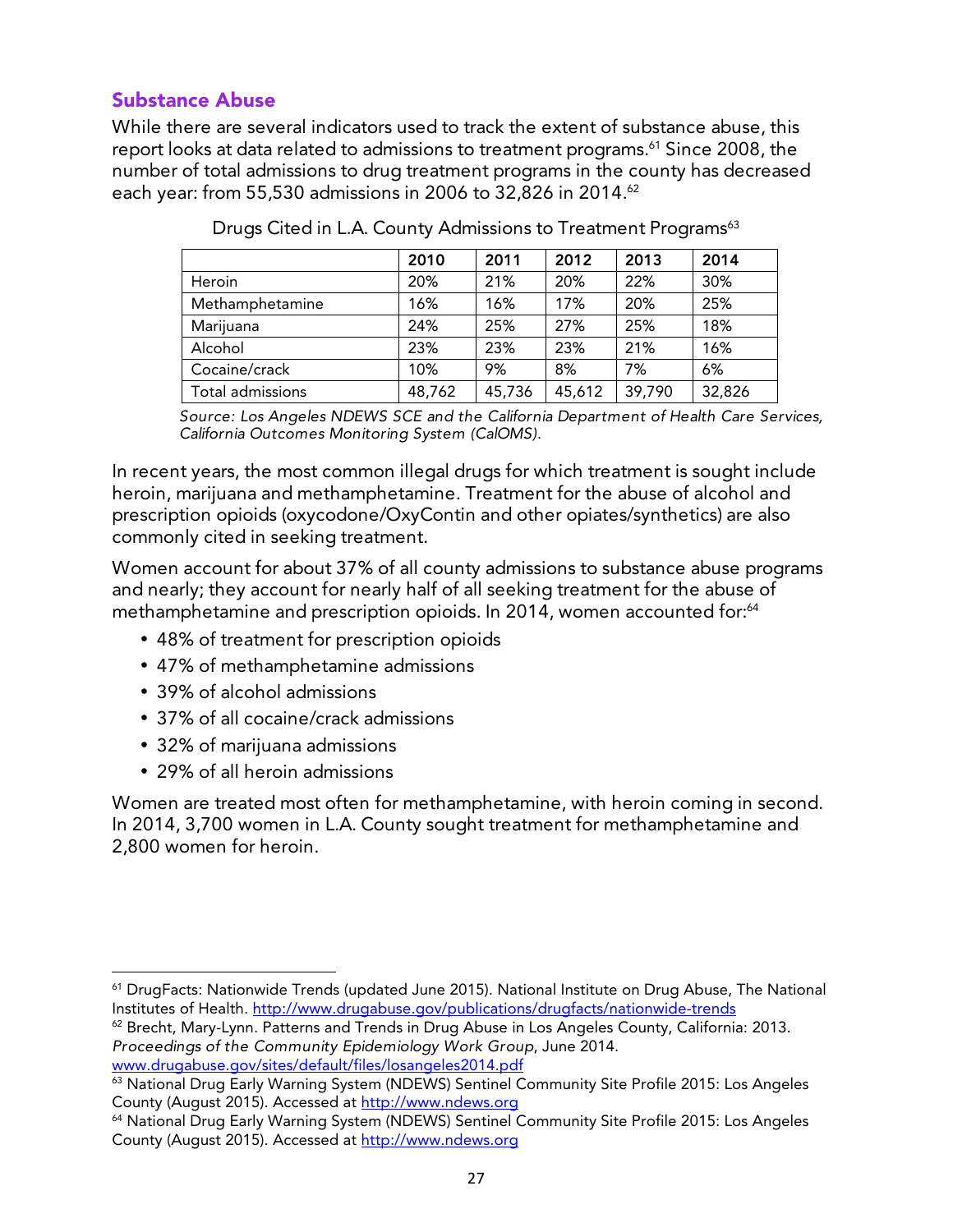# Violence Against Women

**TO THE POINT:** Crimes that disproportionately affect women include sexual violence—rape and aggravated assault. These violent acts are often inflicted by an intimate partner or family member in a domestic context. <sup>65</sup> In 2014, L.A. County law enforcement agencies reported receiving 39,145 calls for assistance related to domestic violence. As a result of such targeted violence, women may become isolated, unable to work and to care for themselves and their children.

Human trafficking also disproportionately impacts women and girls. California is one of three states (the other two being Florida and Texas) most affected by human trafficking. The FBI has identified Los Angeles as one of 13 "High Intensity Child Prostitution" areas in the United States.

# Crime in Los Angeles County

 

In Los Angeles County, the Sheriff's Department (LASD) is responsible for law enforcement in unincorporated areas of Los Angeles County and 42 contracted cities within the county; the Los Angeles Police Department (LAPD) enforces law in the City of Los Angeles. Although there are several additional city police departments throughout the county, the LASD and LAPD together report most of the crime in the county. The LASD reported 69,000 crimes in 2015 and the LAPD reported 116,500 crimes. For each agency, roughly 20% of the crimes were classified as violent (e.g., homicide, forcible rape, robbery and aggravated assault), with 80% classified as crimes against property.

The FBI's Uniform Crime Reports show that crime in the county, as reported by the LASD and LAPD, has decreased from 2010 to 2014: violent crimes (murder, rape, robbery and aggravated assault) have decreased by 12% and property crimes by 8%. Among violent crimes that disproportionately affect women, in Los Angeles County, rapes comprise about 5% and aggravated assaults comprise about 55% of violent crimes. 66

The LAPD reports that crime in the city of Los Angeles has increased by nearly 13% in 2015 relative to 2014: violent crimes have increased by 20% and property crimes by 11%. Rapes increased by 9%, but over 70% of the increase in violent crimes is due to an increased in aggravated or serious assaults. This increase in aggravated assaults is due, in part, by a significant increase in domestic violence crimes. 67

<sup>&</sup>lt;sup>65</sup> Violence against women: Intimate partner and sexual violence against women (2014). Geneva, Switzerland: World Health Organization. http://who.int/mediacentre/factsheets/fs239/en/

<sup>66</sup> Federal Bureau of Investigation Uniform Crime Reports. Crime in the United States (2010 and 2014). Table 8: *Offenses Known to Law Enforcement by City* and Table 10: *Offenses Known to Law Enforcement by County*. Retrieved from http://www.fbi.gov

<sup>&</sup>lt;sup>67</sup> Los Angeles Police Department. 2015-1016 Crime and Initiatives. Retrieved from http://www.lapdonline.org/year\_in\_review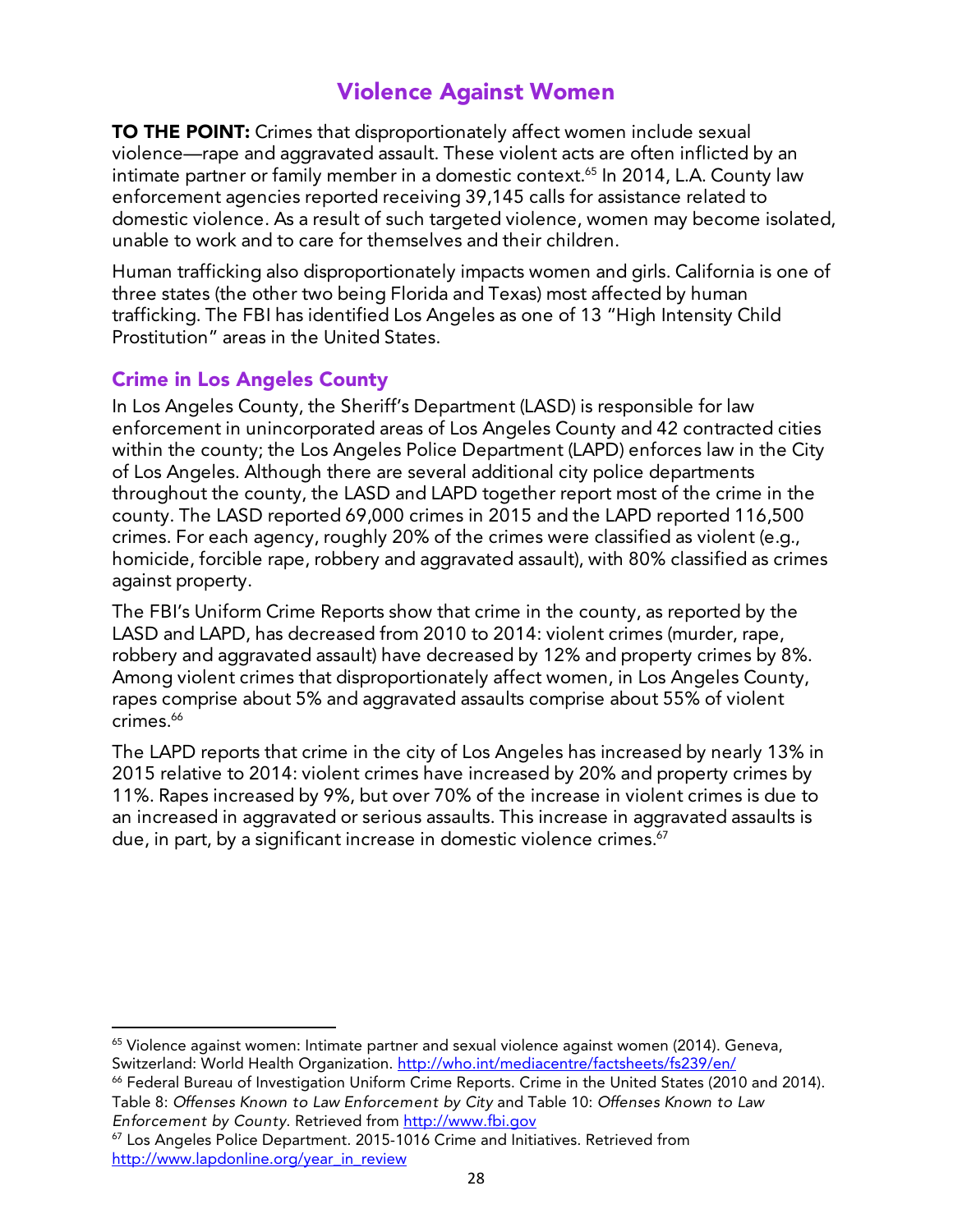|                                                                            | L.A. Sheriff's Department <sup>68</sup>                   | L.A. Police Department <sup>69</sup>                                      |
|----------------------------------------------------------------------------|-----------------------------------------------------------|---------------------------------------------------------------------------|
| Violent crime<br>• Homicide<br>• Rape<br>• Robbery<br>• Aggravated Assault | 12,000<br>• 186<br>•780<br>$\cdot$ 3,800<br>$\cdot$ 7,244 | 24,400<br>$\cdot$ 283<br>$\cdot$ 1,649<br>$\cdot$ 8,900<br>$\cdot$ 13,569 |
| Property crime                                                             | 57,300                                                    | 92,100                                                                    |
| Total crimes                                                               | 69,300                                                    | 116,500                                                                   |
| Crime Rate/10,000 population                                               | 235                                                       | 298                                                                       |

Los Angeles County Crimes, 2015

*Note: Crimes are rounded to the nearest 100 incidents.*

*Sources: Los Angeles Sheriff's Department and Los Angeles Police Department*

In 2015 aggravated assaults account for the majority of violent crimes; robbery accounts for 32-36% of violent crime, rape accounts for 7% and homicides for 1-2%.

These 2015 crime figures represent an increase from 2014: the LAPD reports an increase of 20% in violent crime and the LASD an increase of 8% from 2014 to 2015. The LAPD reports that aggravated assaults alone increased by 28%. While some of the increase is attributed to changes in the way LAPD is classifying assaults, much of the increase is due to increased reporting of domestic violence. <sup>70</sup> The recently expanded Domestic Abuse Response Teams (DART) and increased community awareness of domestic violence are recent efforts to encourage victims to report these crimes.

## Domestic Violence

Domestic violence is defined by the penal code as abuse against an adult by a present or former spouse, a present or former cohabitant, someone with whom the victim has had a child, or by someone in a current or former dating relationship.<sup>71</sup> This term is often used interchangeably with Intimate Partner Violence (IPV). Where the use of a weapon is threatened, the type of weapon (regardless of whether injury resulted) is generally reported.

Women are disproportionately affected by domestic violence or IPV. According to the 2011 National Intimate Partner and Sexual Violence Survey, 85% of domestic violence victims across the country are women. More than one in four women (22%) across the United States have been the victim of severe physical violence by an intimate partner, compared with just over one in 10 men (14%). $^{72}$ 

http://www.shq.lasdnews.net/CrimeStats/LASDCrimeInfo/html

<u> 1989 - Jan Samuel Barbara, político establecido de la provincia de la provincia de la provincia de la provinci</u>

<sup>&</sup>lt;sup>68</sup> Los Angeles County Sheriff's Department, Crime and Arrest Statistics. Part I Crime Summary -Preliminary Data YTD 12/31/15. (Jan. 5, 2016).

<sup>&</sup>lt;sup>69</sup> Los Angeles Police Department. 2015-16 Crime and Initiatives (YTD through 12/31/2015). Retrieved from http://www.lapdonline.org

 $70$  Los Angeles Police Department. 2015-16 Crime and Initiatives (year-to-date through Dec. 31, 2015). Retrieved from http://www.lapdonline.org

<sup>71</sup> Penal Code section 13730.

<sup>&</sup>lt;sup>72</sup> Breidling, M., Smith, S., Basile, K. et al. National Center for Injury Prevention and Control, Centers for Disease Control and Prevention. "Prevalence and Characteristics of Sexual Violence, Stalking and Intimate Partner Violence Victimization –National Intimate Partner and Sexual Violence Survey, United States, 2011." Surveillance Summaries: MMWR 2014:63 (Vol. 63, No. 8: Sept. 5, 2014) www.cdc.gov/mmwr/pds/ss/ss6308.pdf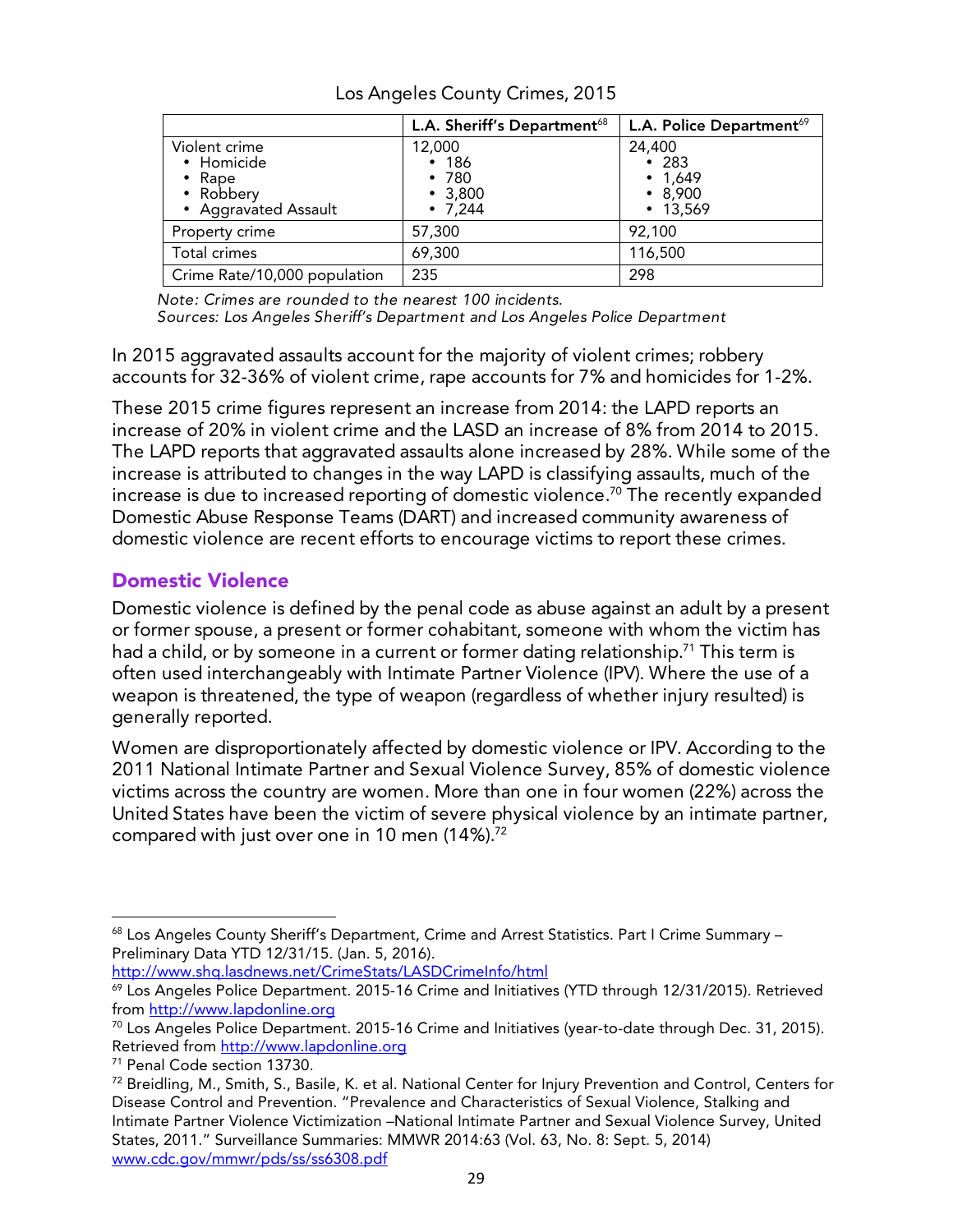In 2006, law enforcement agencies throughout Los Angeles County reported 45,684 calls for assistance related to domestic violence; in 2014, the total number of calls was 39,145. 73

|                                                       | 2006          | 2008          | 2010          | 2012          | 2014          |
|-------------------------------------------------------|---------------|---------------|---------------|---------------|---------------|
| Total domestic violence-related<br>calls              | 43,508        | 43,458        | 42,052        | 39,253        | 39,145        |
| No weapon involved                                    | 14,063        | 16,306        | 15,855        | 13,988        | 13,488        |
| Weapon involved<br>• % involving a personal<br>weapon | 29,445<br>81% | 27,152<br>83% | 26,197<br>84% | 25,265<br>84% | 25,657<br>84% |

Domestic-Violence-Related Calls for Assistance in L.A. County

*Source: Office of the Attorney General, State of California.*

However, these two numbers do not signal a continuous decrease in domestic violence: over this time period, the number of domestic violence-related calls peaked at 43,458 in 2008 and the 2013 figure (37,038) represents the lowest number over this time period.

In 2014, just over one-third of the calls (34%) for assistance involved a weapon; where a weapon was involved, "personal weapons" as in fists, feet, etc. were most commonly used in the assault. <sup>74</sup> In cases where a firearm is used, the victim may be killed. Throughout California, only 18% of homicide victims are women or girls. However, in 84% of the cases where the victim was a woman, the perpetrator is no stranger and is most often a current or former spouse, cohabitant, parent or child. $^{75}$ 

In the United States, approximately one in four victims of domestic violence by an intimate partner become fearful and one in five victims exhibit symptoms of post traumatic syndrome disease (PTSD). 76 Another specific consequence of domestic violence can be the displacement of a person or persons from their home. In the county's 2015 Homeless Count of 41,174 homeless individuals, 21% were identified as being homeless due to domestic violence. 77

<sup>&</sup>lt;u> 1989 - Jan Samuel Barbara, político establecido de la provincia de la provincia de la provincia de la provinci</u> <sup>73</sup> Office of the Attorney General, State of California. CJSC Statistics: Domestic Violence-Related Calls for Assistance. Glendale: 2005-2014 https://oag.ca.gov/crime/cjsc/stats/domestic-violence

<sup>74</sup> Office of the Attorney General, State of California. CJSC Statistics: Domestic Violence-Related Calls for Assistance, Glendale 2005-2014. https://oag.ca.gov/crime/cjsc/stats/domestic-violence 75 Office of the Attorney General, State of California. Homicide in California 2014. Table 12: *Homicide Crimes, 2014 by Gender and Race/Ethnic Group of Victim by Relationship of Victim to Offender*. https://oag.ca.gov/crime/cjsc/stats/domestic-violence

<sup>&</sup>lt;sup>76</sup> Breiding, M. et al., Prevalence and Characteristics of Sexual Violence, Stalking and Intimate Partner Violence Victimization—National Intimate Partner and Sexual Violence Survey, United States, 2011. Morbidity and Mortality Weekly Report (MMWR) Surveillance Summaries, Vol. 63 (SS08; 1-18). Sept. 5, 2014. Division of Violence Prevention, National Center for Injury Prevention and Control, CDC. Retrieved from http://www.cdc.gov/mmwr/indss\_2014.html

<sup>77 2013</sup> Homeless Populations and Subpopulations Data Summaries. Los Angeles Homeless Services Authority. Accessed at http://lahsa.org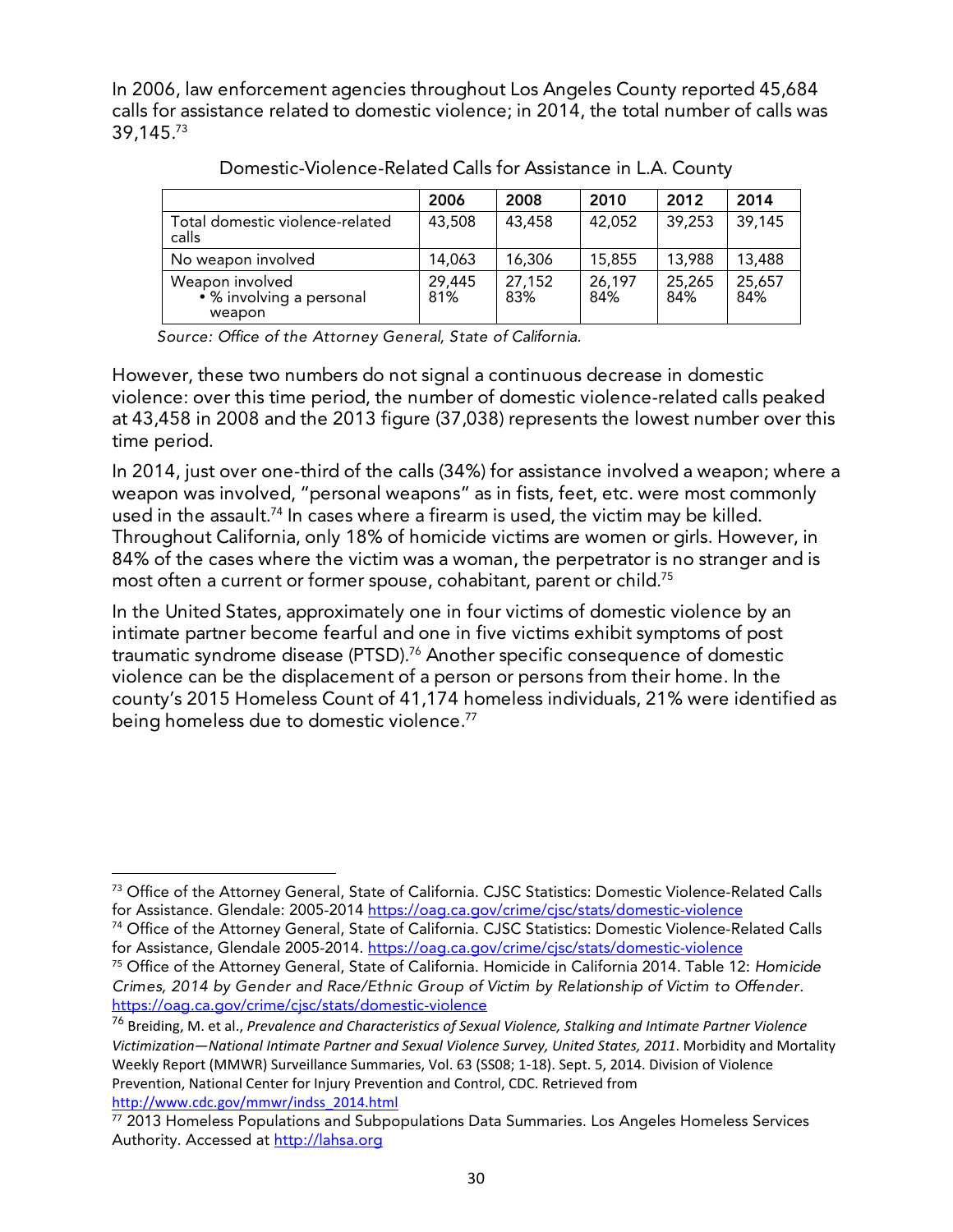# Human Trafficking and Commercial Sexual Exploitation of Children (CSEC)

Human trafficking is the business of coercing or transporting a person for exploitation; there are two broad categories of exploitation: labor and/or sex slavery. <sup>78</sup> Worldwide, women make up 55% of those exploited for labor and 98% of those trafficked for sex. 79

The Federal Bureau of Investigation has identified Los Angeles as one of 13 "High Intensity Child Prostitution" areas in the United States. (Two other California metropolitan areas, San Francisco and San Diego, are in this top 13.). The average age of onset for commercial sexual exploitation is 12 to 14 for girls and 11 to 13 for boys. The life expectancy of a child involved in commercial sexual exploitation is seven years from the first date of his/her exploitation, with the leading causes of death being HIV/AIDs or homicide. 80

Between January 2015 and January 2016, DCFS received referrals to the Child Protection Hotline (CPHL) involving CSEC on 882 children. The Los Angeles County Board of Supervisors (BOS) has taken a leadership role to raise public awareness and promote changes to treat CSEC as victims in need of protective services rather than criminals. In November 2012, the BOS issued a motion establishing a joint task force between the DCFS and Probation, with other key agencies, such as Department of Mental Health, Department of Public Health, Department of Public Social Services, and Los Angeles Sheriff's Department, added later. Under the leadership of Probation, the First Responder Protocol (FRP) was then developed. The FRP, of which MART is an active member, created a coordinated and expedited county response to serve CSEC from identification through the first 72 hours of contact using a victim-centered, strength-based approach that began in two pilot areas, but will soon be carried out countywide.

California is one of three states (the other two being Florida and Texas) most affected by human trafficking. Since 2007, a total of 13,125 requests for trafficking assistance in California have been recorded; the total number of cases reported is 3,827. 81

|                                          | 2012  | 2013  | 2014  | 2015<br>(three-quarters of year) |
|------------------------------------------|-------|-------|-------|----------------------------------|
| Calls (includes emails and web requests) | 1.662 | 2.597 | 3.495 | 2.741                            |
| Human trafficking cases reported         | 489   | 773   | -912  | 711                              |

California Human Trafficking Statistics

*Note: The 2015 figures are current as of Sept 30, 2015. Source: National Human Trafficking Resource Center.* 

<u> 1989 - Jan Samuel Barbara, político establecido de la provincia de la provincia de la provincia de la provinci</u>

Throughout the state, the number of calls for trafficking assistance and the number of cases reported has been increasing dramatically over the past several years. Of the 711

<sup>&</sup>lt;sup>78</sup> Office of the Attorney General, State of California. https://oag.ca.gov/transnational-organized-crime/ 79 Luis C deBaca, U.S. State Department. Trafficking in Persons Report, June 2012. www.state.gov/documents/

<sup>80</sup> Walker, Kate, California Child Welfare Council. "Ending the Commercial Sexual Exploitation of Children: A Call for Multi-System Collaboration in California" (2013). http://youthlaw.org/wpcontent/uploads/2015/01/Ending-CSEC-A-Call-for-Multi-System\_Collaboration-in-CA.pdf

<sup>81</sup> Polaris Project for a World without Slavery. The National Human Trafficking Resource Center. www.traffickingresourcecenter.org/state/california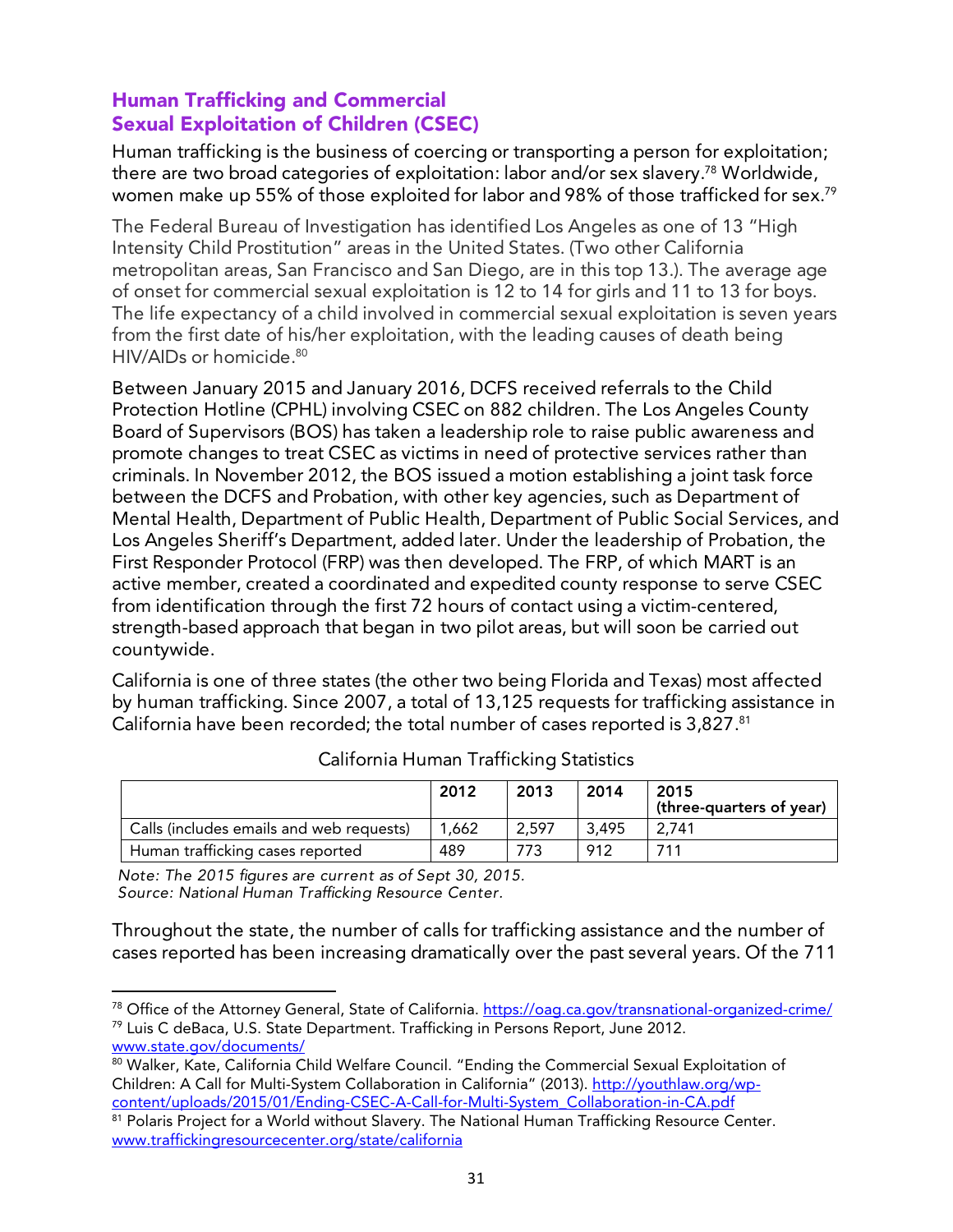cases reported for California in the first three quarters of 2015, 643 (90%) involve women; 226 (32%) of the cases involve children under the age of 18 years. The vast majority of the cases in California involve sex trafficking; classifying cases by type of trafficking:<sup>82</sup>

- 80% involve sex trafficking
- 11% involve labor trafficking

<u> 1989 - Jan Samuel Barbara, político establecido de la provincia de la provincia de la provincia de la provinci</u>

- 4% involve both sex and labor trafficking
- In 5% of the cases, the type of trafficking was not specified.

The Los Angeles area is a major California destination for human traffickers. In fact, according to Weave, Inc., L.A. is one of the three most frequent points of entry into this country for victims of slavery and trafficking. In testimony before the Senate Committee on the Judiciary Hearing, the Los Angeles County Sheriff indicated that street gangs are heavily involved in human trafficking. He said: "Most of the girls and boys working our streets are neither entrepreneurs nor criminals; they are victims of a modern-day slavery."83

<sup>82</sup> Polaris Project for a World without Slavery. The National Human Trafficking Resource Center. www.traffickingresourcecenter.org/state/california

<sup>83</sup> Human Trafficking - Statement of Los Angeles County Sheriff Jim McDonnell during Senate Committee on the Judiciary Hearing (Feb. 24, 2015). http://shq.lasdnews.net/pages/PageDetail.aspx?id=2687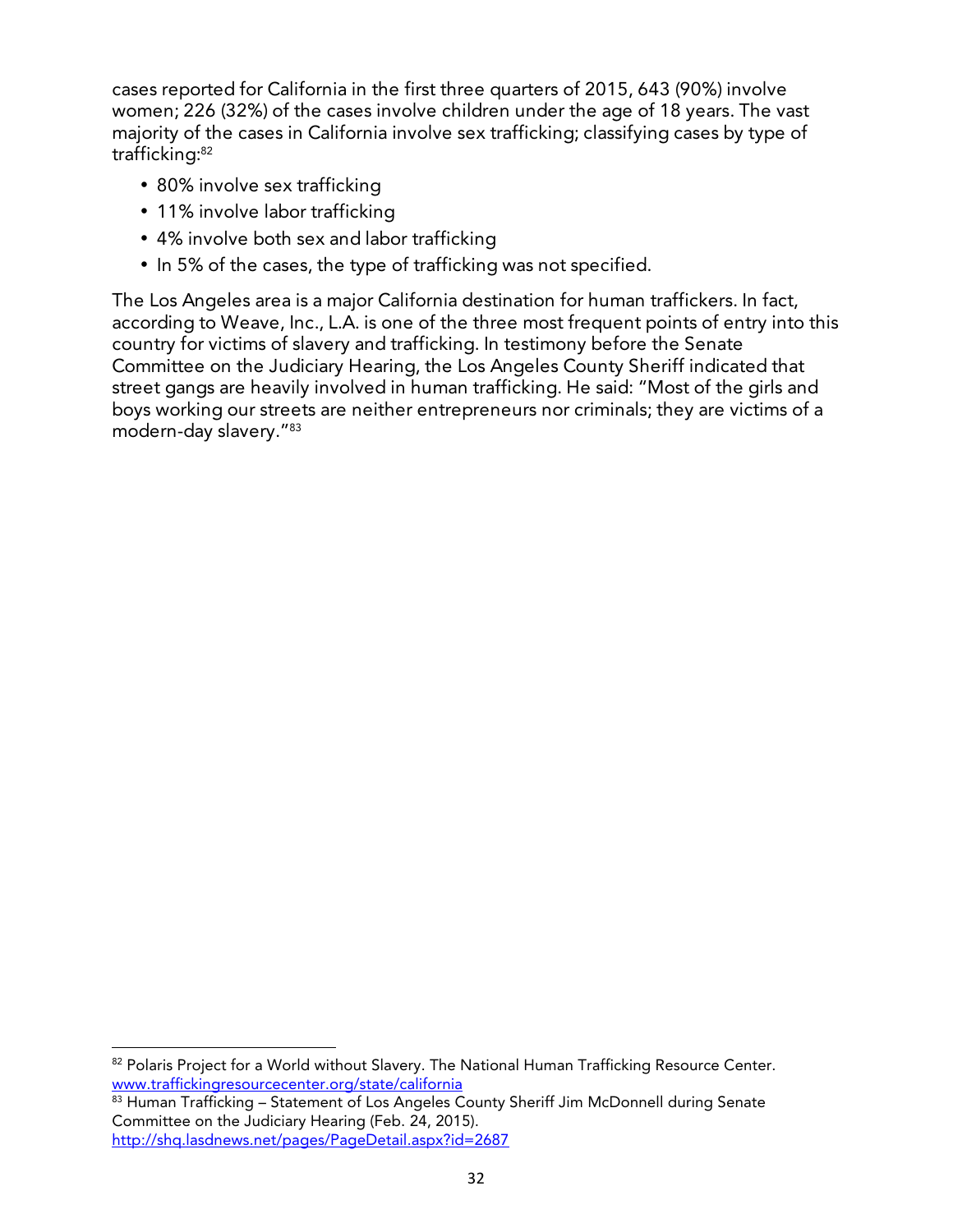# Veterans

TO THE POINT: The U.S. Census Bureau estimates that 6% of the 288,590 veterans living in Los Angeles County are women. <sup>84</sup> In relation to their general populations, whites and African-American women are overrepresented in the ranks of military veterans. In general, women veterans earn more than women non-veterans; but both groups still come up short compared with what men earn.

## Veterans vs. Non-Veterans

<u> 1989 - Jan Samuel Barbara, político establecido de la provincia de la provincia de la provincia de la provinci</u>

|              | Total number<br>of women | White | Latina | African<br>American | Asian<br>American | Other |
|--------------|--------------------------|-------|--------|---------------------|-------------------|-------|
| Veterans     | 18.141                   | 40%   | 29%    | 16%                 | 8%                | 8%    |
| Non-veterans | 3,988,204                | 29%   | 44%    | 9%                  | 16%               | 2%    |

| L.A. County Women Veterans are Diverse <sup>85</sup> |  |  |
|------------------------------------------------------|--|--|
|------------------------------------------------------|--|--|

*Source: U.S. Census 2014 American Community Survey 1-Year Estimates.*

As is true throughout California and the nation, the percentage of African-American women veterans is greater than among the population of non-veterans (16% and 9%, respectively); white women (non-Latina) also have a greater representation in the veteran than the non-veteran population (40% and 29%, respectively). Latinas and Asian-American women comprise a smaller proportion of veterans than the nonveteran population.

Women veterans tend to be older than their non-veteran counterparts: 24% of veterans are over the age of 65 years compared with 17% of non-veteran women. On the other end of the age spectrum, 20% of L.A. County's women veterans are between the ages of 18-34 years while 32% of non-veteran women are in this age group. $^{\rm 86}$ 

The median income of Los Angeles County women veterans is higher than that of women non-veterans (\$30,948 and \$21,225, respectively). However, women veterans earn less than their men counterparts: women veterans as a whole earn 81% of what men veterans earn.

<sup>84</sup> U.S. Census 2014 1-Year Estimates. Table S2101 *Veteran Status*. http://factfinder.census.gov

<sup>85</sup> U.S. Census 2014 1-Year Estimates. Derived from Table B21001 (B, D, H, I): *Sex by Age by Veteran Status for the Civilian Population 18 Years and Over*. http://factfinder.census.gov

<sup>86</sup> U.S. Census 2014 American Community Survey 1-Year Estimates. Table B21001 *Sex by Age by*  Veteran Status for the Civilian Population 18 Years and Over. http://factfinder.census.gov